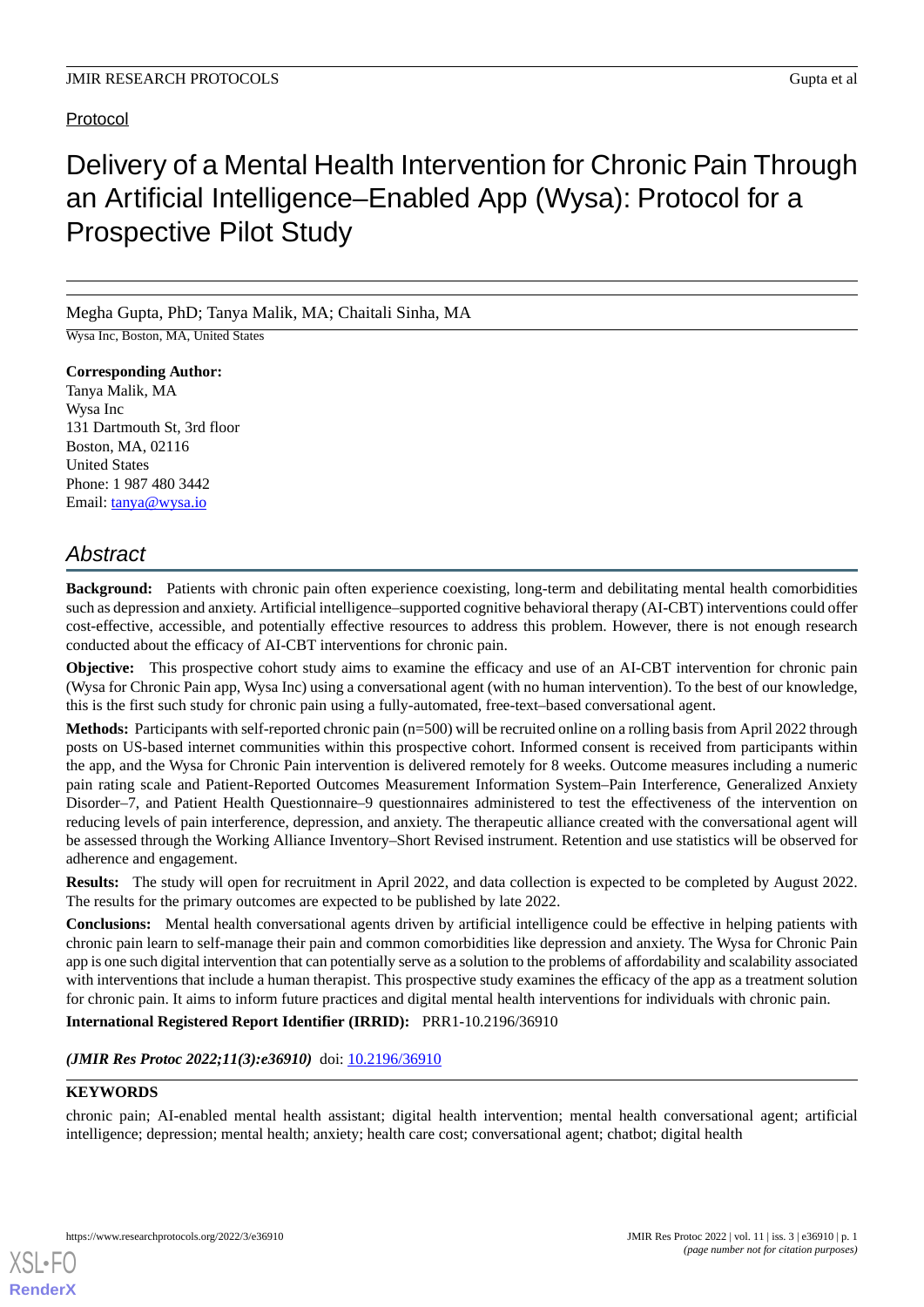# *Introduction*

#### **Background**

Chronic pain is a long-term debilitating health concern that affects physical, psychological, cognitive, and social functioning [[1](#page-8-0)[-3](#page-8-1)] resulting in significant health care costs [[4\]](#page-8-2). According to the American Academy of Pain Medicine, more than 1.5 billion people around the world have chronic pain [[5\]](#page-8-3). At least 116 million US adults—more than the number affected by heart disease, diabetes, and cancer combined—live with common chronic pain conditions [\[6\]](#page-8-4). Research also suggests that 13% to 50% of adults in the United Kingdom are affected by chronic pain, with 10% to 14% experiencing moderate-to-severe disabling chronic pain [[1,](#page-8-0)[7](#page-8-5)]. The total health care cost of chronic pain ranges from \$560 billion to \$635 billion annually in the United States [\[8](#page-8-6)]. Chronic pain conditions are comorbid with depression, anxiety, sleep disturbances, fatigue, neurocognitive changes, and other symptoms [[9\]](#page-8-7).

#### **Chronic Pain and Mental Health**

Mental health difficulties such as depression and anxiety are among the most common comorbidities present with chronic pain [[10](#page-8-8)[,11](#page-8-9)]. Between 20% to 50% of patients with chronic pain have comorbid depression  $[1,12]$  $[1,12]$  $[1,12]$ , and patients with severe pain are more likely to be depressed [[13\]](#page-8-11). Chronic pain often leads to patients being unable to focus on normal day-to-day activities and being constantly distracted by their pain, which is associated with poor mental health [[14\]](#page-8-12). Moreover, patients experiencing from pain-related depression and anxiety are also likely to have worse outcomes from chronic pain [\[15](#page-8-13),[16\]](#page-8-14). Numerous studies have also suggested that individuals living with chronic pain are 2 to 3 times more susceptible to suicidal ideation and suicidal behaviors [\[17](#page-8-15)-[19\]](#page-8-16).

Similarly, research suggests that anxiety and fear arising from chronic pain are likely to interfere with recovery from the pain [[15\]](#page-8-13). This has been observed with the development of maladaptive behaviors including catastrophizing [[20\]](#page-8-17), fear avoidance, and the reduction in helpful activities [\[21](#page-8-18)]. Chronic pain shares a bidirectional relationship with mental health [[22\]](#page-8-19), and the resolution of depression and anxiety are important components in the effective management of chronic pain.

#### **Pain Management**

Chronic pain management through psychotherapeutic techniques is important since a commonly observed impact of chronic pain is the reduction in coherent behavior due to the consistent threat of pain [[23\]](#page-9-0). Individuals report experiencing dissembling, with the pain moving beyond an acute experience and evolving into the prolonged state of a disabling disease [[24\]](#page-9-1).

Psychological treatments for chronic pain are usually cognitive or behavioral strategies aimed at reducing mental suffering and promoting active engagement with life [\[23](#page-9-0)]. They serve to overcome the pain perseverance paradox, which is the occurrence of self-defeating behaviors by those living with chronic pain [\[25](#page-9-2)]. Studies have demonstrated that treating mental health concerns such as depression can often result in better outcomes for treatment of pain [[26](#page-9-3)]. Treatment strategies include behavioral techniques of relaxation, biofeedback, contingency

management, exposure, and cognitive behavioral techniques that typically include programs with components of education, coping strategies training, and cognitive therapy [[23\]](#page-9-0).

Since depression in patients with chronic pain often goes unrecognized, it therefore remains untreated [\[27](#page-9-4)]. There is also a significant gap in the needs of patients with chronic pain and the care provided due to lack of therapeutic resources, acute stress on outpatient facilities [\[28](#page-9-5)], and worsening mental health experienced during the ongoing COVID-19 pandemic [\[29](#page-9-6),[30\]](#page-9-7). Several barriers to self-management of pain have been identified that include lack of support and resources, lack of time or fear of worsening the pain by engaging in physical activities, and difficulty in patient-physician interactions [\[31](#page-9-8),[32\]](#page-9-9).

Research suggests that factors like support and encouragement from caregivers, access to a variety of self-management techniques, and treatment of depression can serve as facilitators in improving self-pain management [\[32\]](#page-9-9). Research also indicates the positive impact of a therapeutic alliance in improving the impact of treatment for individuals with chronic pain [\[33](#page-9-10),[34\]](#page-9-11).

#### **Digital Mental Health Interventions for Chronic Pain**

Digital mental health interventions can potentially address the issues of accessibility, rising health care costs, low availability of therapeutic care, and other barriers [\[35](#page-9-12),[36\]](#page-9-13) associated with standard in-person treatments for chronic pain [\[37](#page-9-14)] and mental health [\[38](#page-9-15),[39\]](#page-9-16). Studies have reported that digitally delivered mental health interventions have a positive role to play in the self-management of depression and anxiety [\[40](#page-9-17),[41\]](#page-9-18) and have been found effective in reducing the impact of chronic pain on the quality of life [[42\]](#page-9-19).

Currently, one way in which these digital mental health interventions address the barriers of accessibility is by augmenting digitally delivered tools with human coaches [[43](#page-9-20)[-46](#page-10-0)]. However, the success of this approach is dependent on the availability and degree of involvement of therapists, which influences the cost and scalability of such interventions. Another approach that can effectively tackle the problems of scalability and cost is an artificial intelligence (AI)-enabled conversational agent that mimics human dialog with users [[47\]](#page-10-1). Health care interventions involving artificial intelligence–supported cognitive behavioral therapy (AI-CBT) conversational agents, aimed at reducing symptoms or improving self-management of mental health conditions and increasing mental well-being, are increasingly being used with positive outcomes [\[48](#page-10-2)[-50](#page-10-3)]. Many of these conversational agent–based interventions have shown significant improvements on measures of common mental health problems like depression, psychological distress, anxiety, fear of heights, and loneliness [[43](#page-9-20),[51-](#page-10-4)[56\]](#page-10-5). Also, these studies suggest a positive correlation between engagement level with the conversational agent and reduction in psychological distress. However, there is a need for more evidence-based studies that focus on the efficacy of the interventions driven by AI-enabled conversational agents [\[57](#page-10-6),[58\]](#page-10-7).

#### **Wysa for Chronic Pain**

The intervention proposed in this study employs one such AI-CBT intervention, the Wysa for Chronic Pain app (Wysa Inc), that uses an AI-enabled conversational agent with a

 $XSJ \cdot F$ **[RenderX](http://www.renderx.com/)**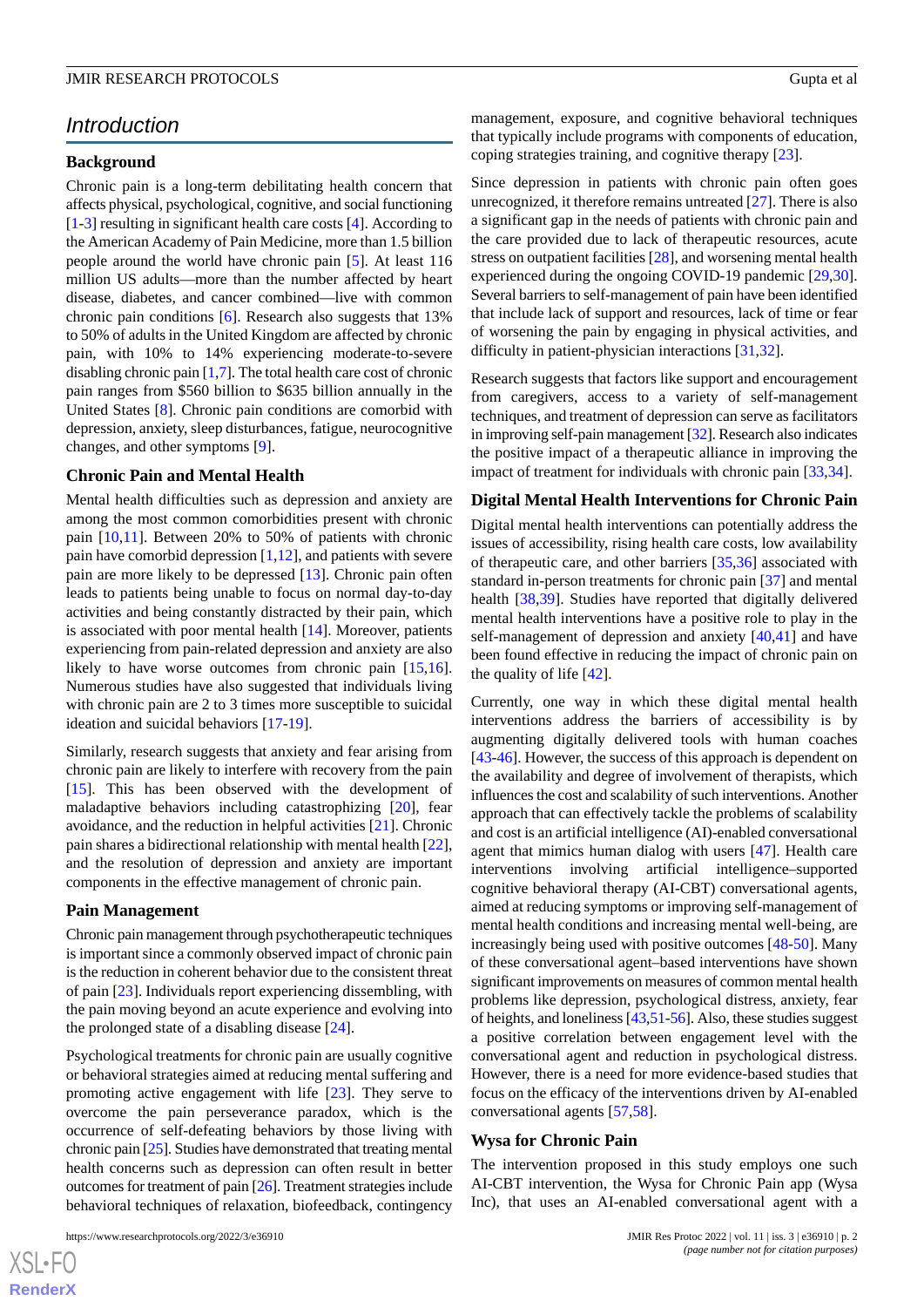free-text conversational interface. It listens and responds to the user's distress by recommending techniques and self-care tools based on CBT, behavioral reinforcement, and mindfulness, among other evidence-based therapies. Wysa supports the user in dealing with multiple challenges such as anxiety, sleep, low energy, motivation, loss, and pain. The app has been shown to be effective through mean improvements in symptoms of major depression (Patient Health Questionnaire–9 item [PHQ-9]) among users who were highly engaged with the app when compared to a low engagement group [[59\]](#page-10-8).

This is an exploratory study following a quantitative research design that aims to study the efficacy of a digital mental health intervention program for chronic pain when delivered solely by a conversational agent. The duration of the study is 8 weeks, and the efficacy will be calculated through the use of standardized statistical measures.

Chronic Pain app (a specific version of the publicly available Wysa app). This is an anonymous study where the participants enroll themselves by installing the app on their mobile phones and agree to participate in the study. We will restrict this version of the app to the Apple App Store and Google Playstore in the United States. Once enrolled in the program, participants will complete an assessment at the start of the study (comprising 4 measures), complete an 8-week program with the AI-led conversational agent during which another assessment (5 measures) will be taken halfway through the program, and complete the final set of assessments (5 measures) at the end of 8 weeks [\(Figure 1](#page-2-0)). Postintervention changes in pain interference will serve as the primary outcome for this study. Our secondary outcomes will include postintervention changes in depression and anxiety, as well as the therapeutic alliance between the user and conversational agent. The app will be free and available 24×7 to the participants.

# *Methods*

#### **Overview**

<span id="page-2-0"></span>In this study, 500 individuals living with chronic pain will be recruited and administered an 8-week program on the Wysa for

**Figure 1.** Timeline of the study. NPRS: numerical pain rating scale; PROMIS-PI: Patient-Reported Outcomes Measurement Information System Pain Inference; GAD-7: Generalized Anxiety Disorder, 7-item; PHQ-9: Patient Health Questionnaire, 9-item; WAI-SR: Working Alliance Inventory–Short Revised; CBT: cognitive behavioral therapy.



### **Screening**

Eligibility criteria include being aged 18 years or older, experiencing chronic pain, and not receiving any form of professional mental health support. Individuals who do not self-report presenting with chronic pain will be excluded as a part of the recruitment criteria. The data of participants who score below 4 points on a 1-item numeric pain rating scale (NPRS) at the first assessment will be excluded from the analysis  $[60, 61]$  $[60, 61]$  $[60, 61]$  $[60, 61]$  $[60, 61]$ .

#### **Recruitment**

[XSL](http://www.w3.org/Style/XSL)•FO **[RenderX](http://www.renderx.com/)**

Participants are currently being recruited on a rolling basis from US-based internet communities centered around the experiences of living with chronic pain. We will share information about the research study by posting on social media platforms. The purpose of these posts is to introduce potential participants to the Wysa for Chronic Pain app, inform them of the aims of this research study, and subsequently invite them to download the

app on their devices. All participants will need to have an Android or iOS phone and have access to the internet while using the app. Interested participants will be screened on the basis of self-reported scores on the NPRS and their responses to a set of questions that will collect baseline demographics (age range), type of chronic pain, and the time since onset.

#### **Ethics**

Participants will remain anonymous for the duration of the study and are being recruited from a US-only population. After participants download the Wysa for Chronic Pain app and agree to the app's Terms of Service and Privacy Policy, they will opt in to the study using a consent screen following Wysa's security and compliance guidelines. The consent screen states the purpose of the trial, potential risks and benefits associated with participation in the trial study, and mechanism for opting out of the study at any time. They will also be informed of the ways in which the usage data generated from their participation in the study could potentially be used.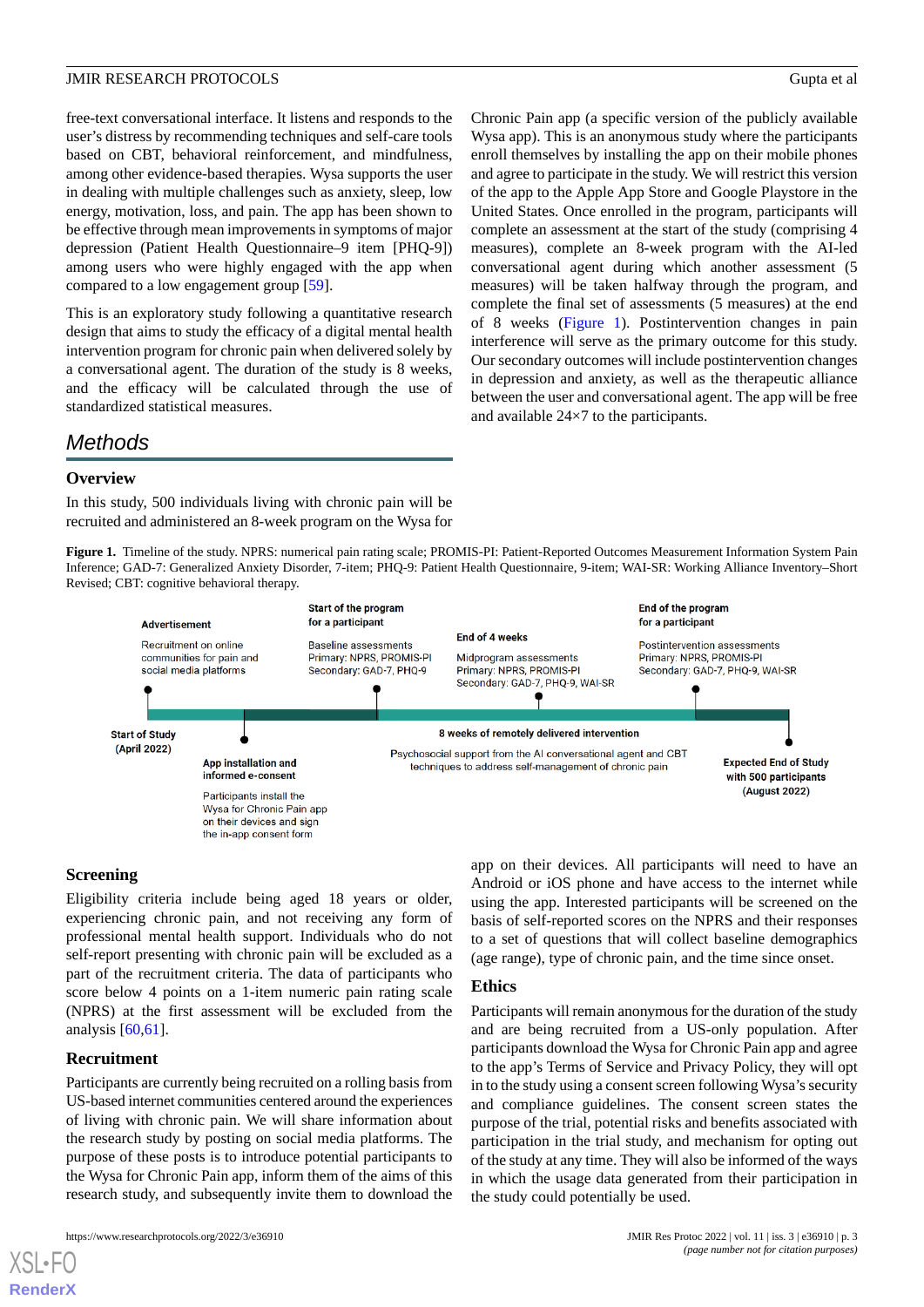#### **Intervention**

A separate version of the publicly available Wysa app, Wysa for Chronic Pain, is being used for this study. This is a conversational agent–only version (ie, it does not include one-on-one human coach support, which is an option with the publicly available app). The AI-enabled free-text conversational agent offers participants a space to talk about their pain, depression, anxiety, and other issues arising from disturbances due to chronic pain. The conversational agent acts as a companion in their journey [\(Figure 2](#page-4-0)) of learning to live with pain and helps them build resilience by guiding them through self-care tools based on CBT and other techniques. The goal of the intervention is to improve the quality of life for the user as their ability to manage the pain improves.

The conversational agent builds an 8-week road map for the user and does daily morning and evening check-ins to encourage adherence to the program ([Figure 3\)](#page-4-1). Users are encouraged to set a daily goal for themselves based on what gives them joy, and ideas are suggested to help them engage in these activities, even if in a small way. Completing these activities on a regular basis gives the users a sense of joy and achievement and fosters the belief that they are capable of simultaneously managing their pain and living a normal life [\[62](#page-10-11)[,63](#page-10-12)].

Steps included in the user's journey includes participating in activities that comprise a mix of positive psychology, acceptance and commitment therapy, and CBT techniques that will be conducted in an organized, weekly fashion to encourage the development of skills aimed at coping with pain and the reduction of depression and anxiety symptoms.

In contrast to traditional worksheets or psychoeducation materials common in digital mental health [\[64](#page-10-13)[,65](#page-11-0)], all

therapeutic interventions in this study are conducted in a conversational format via the Wysa AI-enabled agent, which guides the user through the program in order to create a sense of support similar to in-person therapy [[66\]](#page-11-1). The conversational nature of the interaction is meant to engage the user more, thereby increasing adherence to the effective intervention for chronic pain. The AI-enabled conversational agent provides empathetic support to the user, answers their questions, and guides them through uncertainty and a potential lack of trust in the bot as they proceed with their journey [[67\]](#page-11-2). A rapport is built between the user and Wysa by the conversational agent's ability to add personalized elements to the conversation, including welcoming messages, addressing the user by the nickname chosen by them during onboarding, and providing clarifying examples. All these are important elements of a therapeutic conversation [[68\]](#page-11-3).

The app provides the user an open space for conversation by giving the user the ability to converse with the conversational agent through free text ([Figure 4\)](#page-5-0). The free-text input enables flexibility and genuineness in the conversation, and allows the user to speak their mind. The app uses natural language processing, natural language understanding, and machine learning to interpret the user's messages, and provides the user with supportive listening and appropriate responses to unique situations using interventive techniques, thus creating an efficient interactive environment [\[55](#page-10-14),[69\]](#page-11-4). The conversational agent provides users with empathetic support in a nonjudgmental environment, an important aspect of health care [\[70](#page-11-5)]. The AI uses custom models trained by data scientists, clinicians, and conversation designers that detect different aspects of what the user is conveying [[71\]](#page-11-6).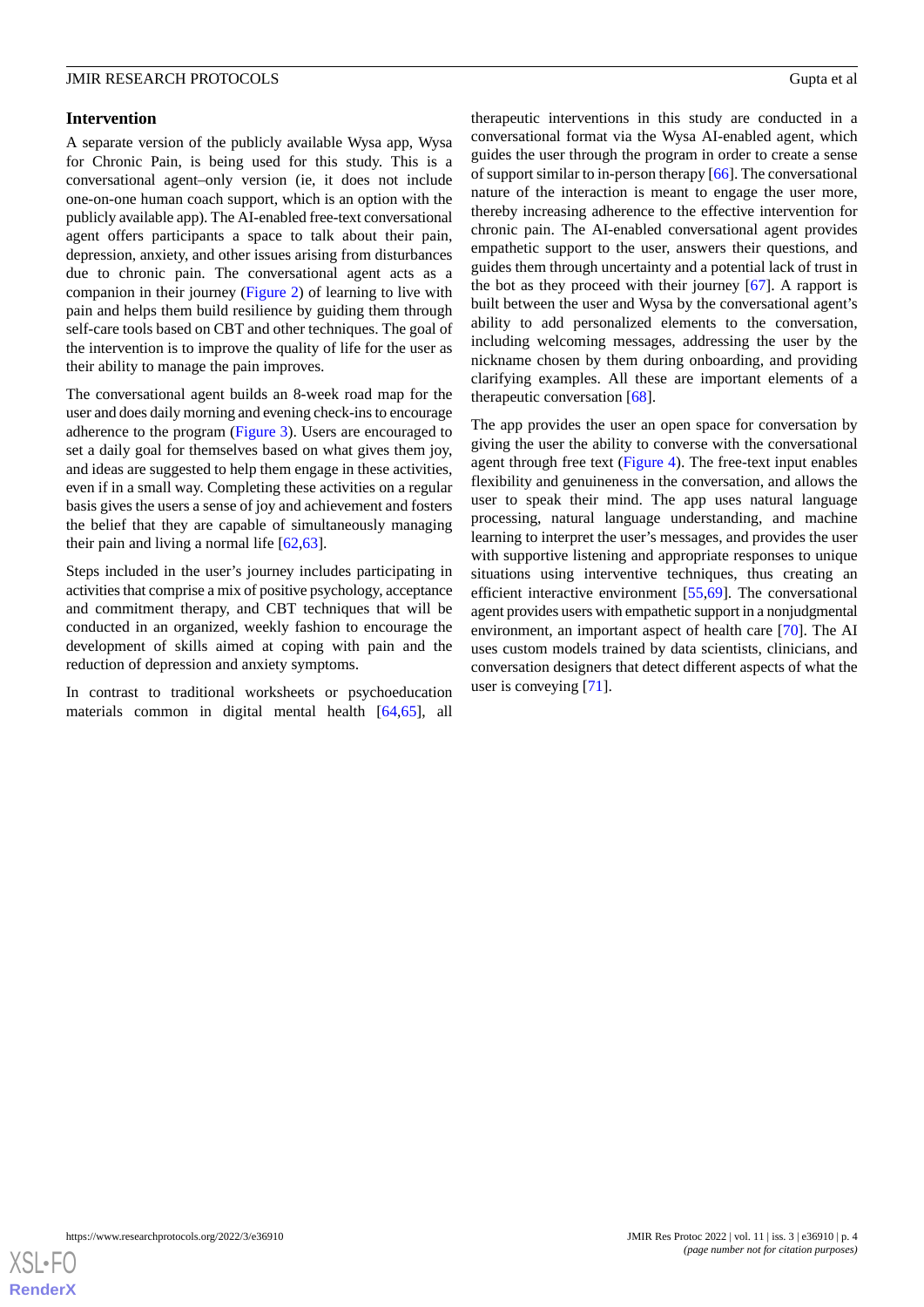<span id="page-4-0"></span>Figure 2. Onboarding conversation with the conversational agent that sets the expectation for the program and administers the first assessment.



<span id="page-4-1"></span>**Figure 3.** First mood check-in with the conversational agent.

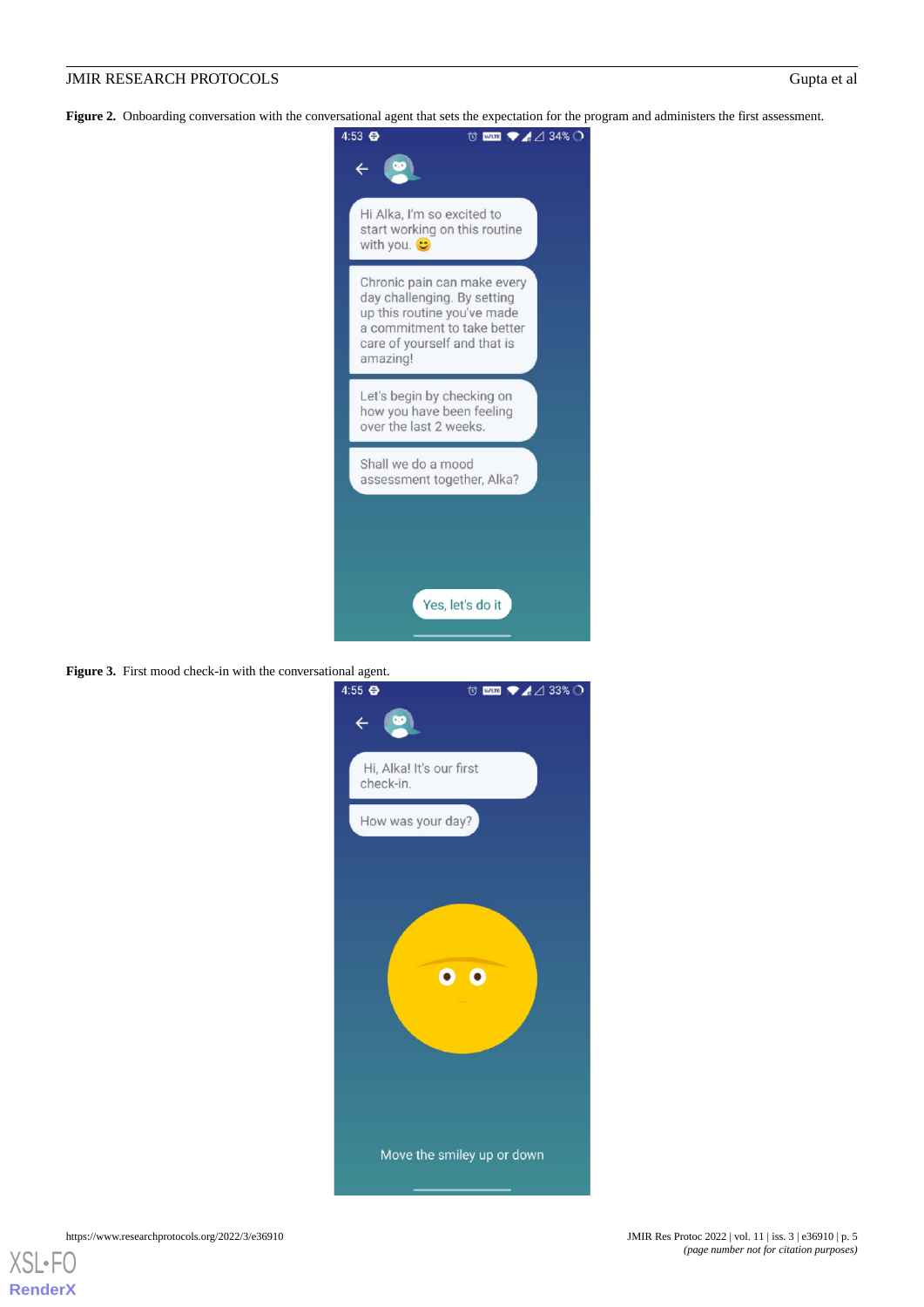<span id="page-5-0"></span>**Figure 4.** Example screenshots showing the conversational style of the app and the flexibility given to the user through free-text inputs.



#### **Primary Outcome Measure**

Study participants will complete the self-administered measures, NPRS and the Patient-Reported Outcomes Measurement Information System–Pain Inference (PROMIS-PI) short form 6b, at the baseline, midpoint, and after the completion of the study. Both measures will be administered through the Wysa app and will be completed on the participants' own devices.

#### *Numeric Pain Rating Scale*

The NPRS is a unidimensional measure of pain intensity in adults with chronic pain [[72](#page-11-7)]. It is a segmented 11-point numeric scale in which the respondent rates the intensity of their pain on an integer scale of 0 (no pain) to 10 (worst pain imaginable). The minimal clinically important change score is taken to be a 2 point reduction [[73,](#page-11-8)[74](#page-11-9)].

# *Patient-Reported Outcomes Measurement Information System–Pain Interference*

The 6-item PROMIS-PI was developed by the National Institutes of Health to measure the negative effects of pain on physical, mental, cognitive, emotional, social, and recreational functioning. This study uses a 6-item pain interference scale that aims to measure the extent to which pain causes a hindrance in various aspects of an individual's life, including those related to activities done for fun as well as day-to-day activities. A 5-point ordinal rating scale is used with options being 1 (not at all), 2 (a little bit), 3 (somewhat), 4 (quite a bit), and 5 (very much). The raw scores are converted to T-scores based on a

[XSL](http://www.w3.org/Style/XSL)•FO **[RenderX](http://www.renderx.com/)**

scoring manual. Although the PROMIS-PI forms are relatively new, their responsiveness has been found to be comparable to legacy pain measures [[75\]](#page-11-10). A reduction in PROMIS-PI scores at the end of the study will indicate a positive impact of the intervention. Minimal clinically important change score is defined as at least 2.0 points for pain interference [[76\]](#page-11-11).

#### **Secondary Outcome Measures**

In order to observe ancillary impacts of the intervention, study participants will complete 2 additional self-administered measures (PHQ-9 and Generalized Anxiety Disorder, 7-item [GAD-7]) at the baseline, midpoint, and after the completion of the study. The Working Alliance Inventory–Short Revised (WAI-SR) will be administered at the midpoint and after completion of the study only. All measures will be administered through the Wysa app itself and will be completed on the participants' own devices.

#### *Generalized Anxiety Disorder*

GAD-7 is a widely adopted, standardized, and validated 7-item self-report questionnaire developed to assess symptoms of generalized anxiety disorder. This 7-item anxiety scale has been found to have good reliability as well as construct, procedural, and factorial validity [\[77](#page-11-12)]. This assessment asks the participants to assess themselves over the last 2 weeks with questions about whether they felt nervous or anxious, had trouble relaxing, became easily annoyed or irritated, etc. The response categories include 0 (not at all), 1 (several days), 2 (more than half the days), and 3 (nearly every day). The final score is calculated by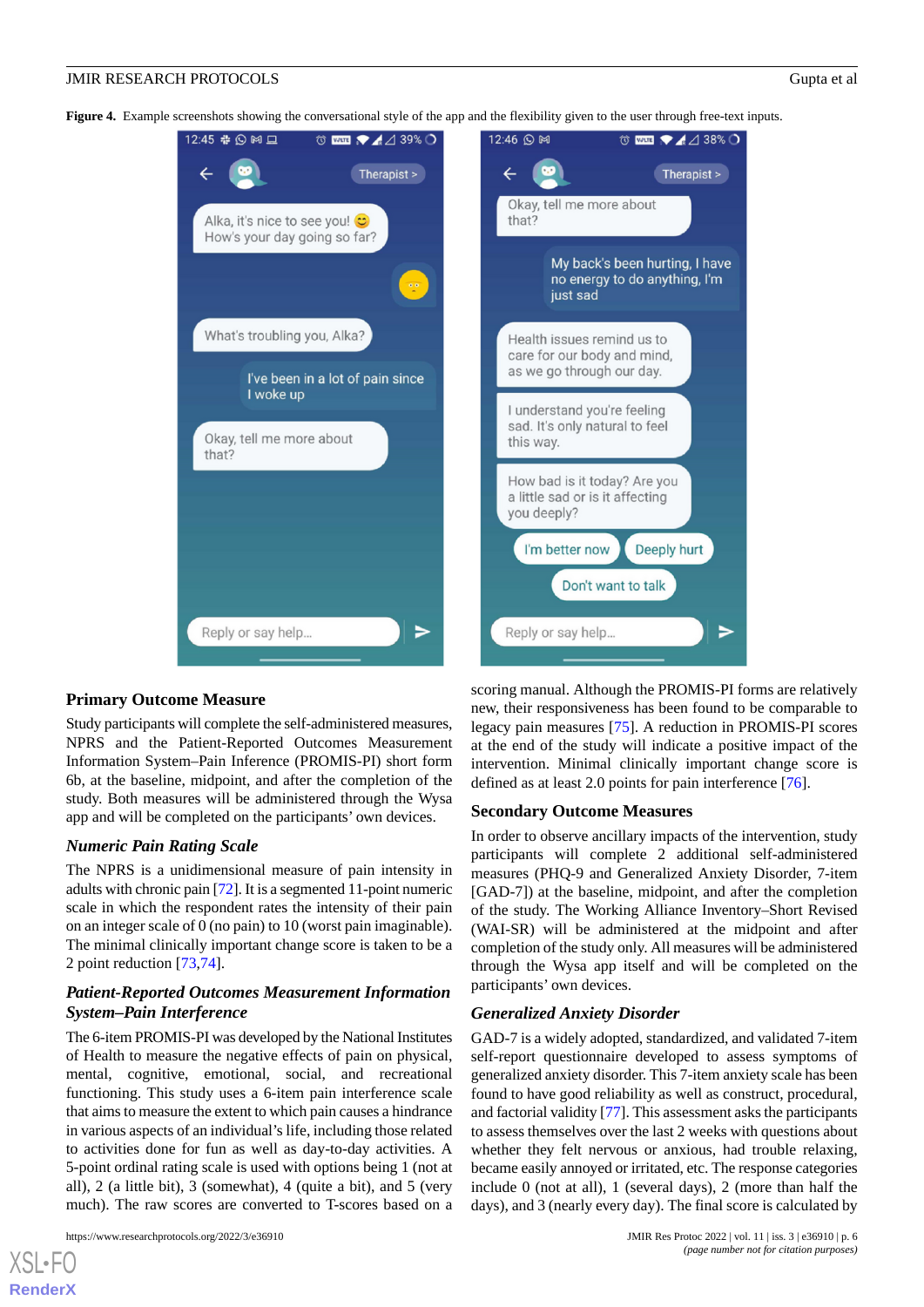summing over the 7 questions, and scores of 5, 10, and 15 are taken as the cutoff points for mild, moderate, and severe anxiety, respectively. A reduction in the GAD-7 score at the end of the study will indicate a positive impact of the intervention. Clinically meaningful effect size is defined as at least 4.0 points for the GAD-7 [\[78](#page-11-13)].

#### *Patient Health Questionnaire*

PHQ-9 is a widely used, standardized, validated 9-item survey assessment tool for depression that has been shown to be valid and reliable as a longitudinal clinical tool [\[79](#page-11-14)]. It has demonstrated high criterion validity among populations with high rates of physical distress and has been found to be valid for diverse modalities of administration, including those via touchscreens [\[80](#page-11-15)]. This assessment asks the participants to assess themselves over the last 2 weeks with questions about whether they felt pleasure in doing things, felt tired or having little energy, had thoughts of hurting themselves, etc. The response categories and associated numerical scores are identical to that of GAD-7. The overall score is calculated by summing over the 9 questions and is used to monitor the severity of depression and response to treatment. A reduction in the PHQ-9 scores at the end of the study will indicate a positive impact of the intervention. Clinically meaningful effect size is defined as at least 5.0 points for the PHQ-9 [\[79](#page-11-14)].

#### *Working Alliance Inventory–Short Revised*

The WAI-SR is a well-established measure of therapeutic alliance, consisting of a total score and 3 subscales: bond, goal, and task [[81\]](#page-11-16). This questionnaire asks the participants 12 questions related to whether the therapy gave them new ways of looking at their problem, whether their therapist cares for and respects them, and whether they agree with their therapist on the goals set for them. The response categories lie on a 5-point Likert scale and include 1 (seldom), 2 (sometime), 3 (often), 4 (very often), and 5 (always). Ratings are summed at the end, with a higher total indicating better therapeutic alliance. The WAI-SR will be administered at the end of the study via the app's conversational interface, in which the word therapist will be changed to Wysa. This measure demonstrates high internal consistency (Cronbach  $\alpha$ >.90) [[82\]](#page-11-17). Mean total scores of 3.59 (out of 5) are considered high [[83\]](#page-11-18).

#### **Statistical Analysis**

We will use the Wilcoxon signed-rank test to measure the efficacy of the intervention by comparing baseline and postintervention assessment scores on the NPRS, GAD-7, and PHQ-9 scales. The Wilcoxon signed-rank test is a nonparametric statistical hypothesis test used to compare the differences between 2 populations using a set of matched samples. We will also use the Wilcoxon signed-rank test for measuring the median of therapeutic alliance using the WAI-SR scale. We chose this test because we believe that our data will not be normally distributed, in which case a nonparametric test is more suitable. Finally, we will do a paired *t* test for measuring if the intervention resulted in any significant changes on the PROMIS-PI scale since its scores are mapped to T-scores. Rolling and ongoing recruitment will mediate any potential concerns regarding the power of the study and the multiple testing problem where Type I errors may get inflated.

# *Results*

Recruitment for this study will begin in April 2022 and continue on a rolling basis until 500 participants have been recruited. The baseline, midpoint, and postintervention assessment data for participants who have completed their 8-week intervention will be evaluated to determine if the intervention had any significant effect on their pain interference, depression, and anxiety scales. Although participants are encouraged to check in twice a day, there is no mandate for continuation in the program. Final outcomes will be based on end of program assessments, and engagement is evaluated across the cohort to evaluate efficacy in a real-world use setting. Another round of recruitment may be needed if the retention rate is low. App use, engagement, and retention will also be assessed to determine the acceptability of an AI-only conversational agent to support chronic pain management. From this pilot, we hope to learn more about what frequency and how many check-ins can be considered as sufficient use of the app so as to have desirable outcomes for the user. Data collection for all participants is expected to be completed by August 2022 and results to be published by late 2022.

# *Discussion*

#### **Summary**

To the best of our knowledge, this is the first study to assess the efficacy of a fully automated, free-text–based conversational agent as an assistant for chronic pain patients. Prior to this, Hauser-Ulrich et al [\[84](#page-11-19)] evaluated the efficacy and acceptance of the Smartphone-Based Health Care Chatbot to Promote Self-Management of Chronic Pain (SELMA) in pain self-management for chronic pain patients. Some of the shortcomings of SELMA, as pointed out by its users, were the conversation being too structured, there not being enough answer options, and no ability to write free text. In addition, the notifications were sent at a fixed time and there was no way to personalize the app.

Wysa for Chronic Pain overcomes these shortcomings. Moreover, apart from using a conversational flow tailored for chronic pain, it also provides participants with a wide array of self-care tools they can use to deal with other issues like insomnia, depression, anxiety, and negative thoughts anytime they want [\[59](#page-10-8),[85,](#page-11-20)[86](#page-11-21)]. Wysa for Chronic Pain has proven high engagement and efficacy when the intervention uses a conversational agent enhanced by a human coach [\[87](#page-11-22)]. This study aims to assess the efficacy of this intervention using the conversational agent alone. The quality of the therapeutic alliance built between the user and the conversational agent will also be assessed, which will further inform the utility of digital mental health interventions.

Treatment of chronic pain often requires a multidisciplinary and multidimensional approach, targeting both the physical and psychological aspects of the disease. Many techniques like behavioral activation, mindfulness exercises, CBT, interpersonal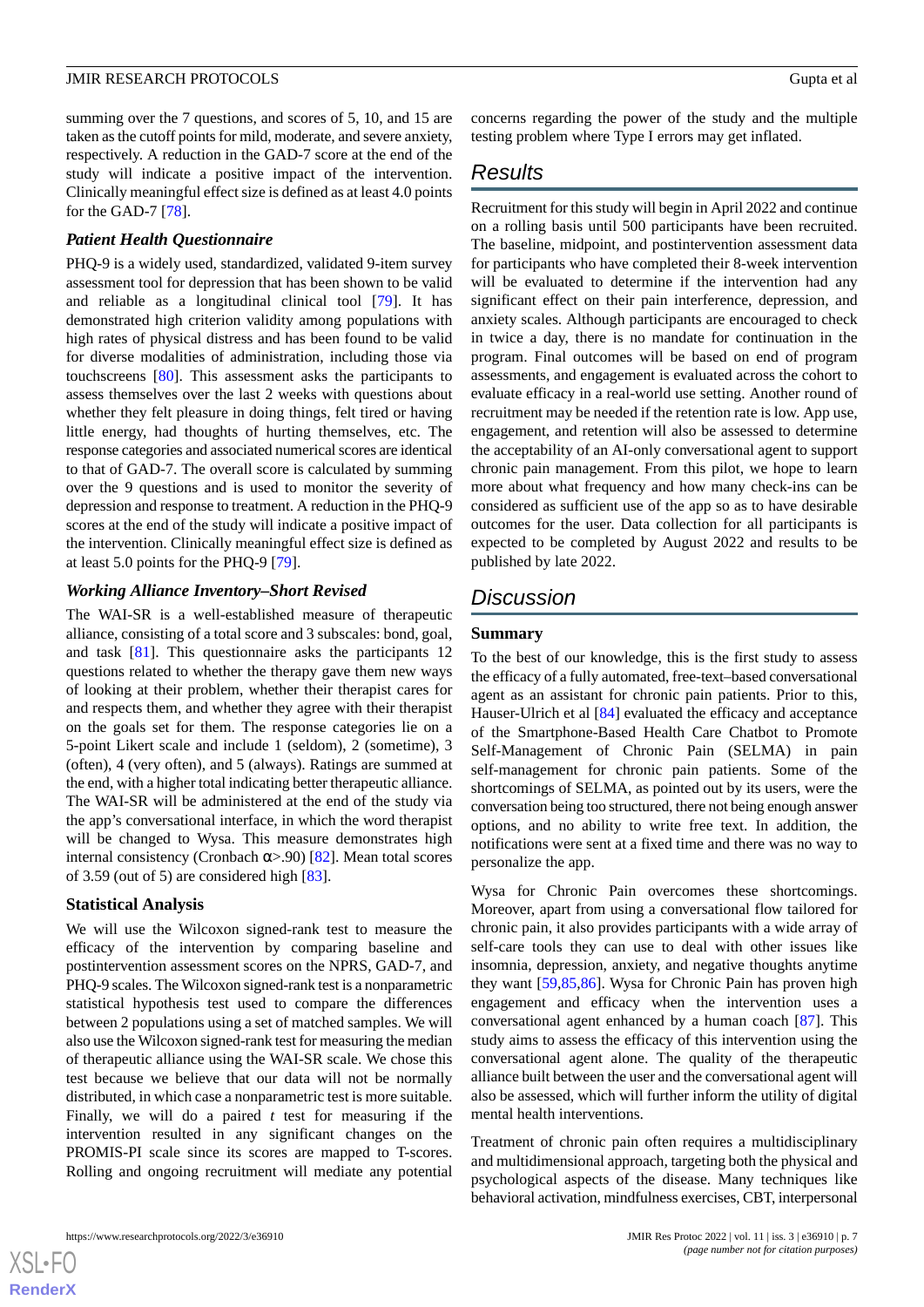psychotherapy, and psychoeducational tools have been tried for different kinds of pain, with each showing promise for different aspects of pain management [\[88](#page-12-0)]. This is one of the reasons why digital health interventions are becoming increasingly popular as they remove the barriers of experienced disrespect, distrust, and dismissal encountered while seeking care for chronic pain [\[89](#page-12-1)]. There have been several efforts at building digital health interventions for chronic pain and studying their efficacy for various kinds of patient groups. While many have shown promising results for different aspects of pain management, most of them involved human therapists [\[45](#page-10-15),[46\]](#page-10-0), focused on passive consumption of psychoeducational content  $[45,90]$  $[45,90]$  $[45,90]$  $[45,90]$ , or required an additional device  $[91,92]$  $[91,92]$  $[91,92]$  $[91,92]$ . Any requirement of a therapist or an additional device greatly limits the scalability and accessibility of a digital mental health intervention, and passive consumption of psychoeducational content isn't interactive, and hence, may not be very engaging [[57\]](#page-10-6).

To address these challenges, this study proposes to investigate the efficacy of a conversational agent–led intervention for chronic pain without the need for human coaches or special devices. The Wysa for Chronic Pain app involves no human coach in the loop, but the free-text–based AI-enabled conversational agent is capable of understanding and responding to a user's messages like a human therapist would. The advantages of using a digital mental health conversational agent like Wysa are manifold. First, therapy and self-care tools grounded in CBT, mindfulness, and other evidence-based therapies become immediately accessible to the patient via their mobile phone. Second, the strain on human resources is reduced. Third, anonymity allows patients to share their thoughts and feelings more freely, thereby increasing alliance. Fourth, especially in the context of chronic pain, when even routine activities seem overwhelming, a mobile assistant puts the resources literally in the user's hands and takes away the effort, stress, and additional challenges required to go meet a therapist. Finally, the conversational agent also acts like a companion who is always there to talk to [\[93](#page-12-5)].

Another facet of the treatment for chronic pain includes the therapeutic alliance between the individual and the support system. Emerging evidence for chronic musculoskeletal pain indicates that a strong therapeutic alliance may improve pain outcomes [\[94](#page-12-6)]. Therapeutic alliance was consistently a predictor of outcome in a study with 182 patients with lower back pain that assessed function, global perceived effect of treatment, pain, and disability [\[95](#page-12-7)]. Another study showed that enhanced therapeutic alliance combined with treatment led to clinically meaningful improvements in pain intensity and muscle pain sensitivity in patients with chronic low back pain [\[96](#page-12-8)]. This study looks at the levels of therapeutic alliance formed with the AI-enabled conversational agent and the impact on treatment outcomes for the participants.

### **Strengths and Limitations**

A challenge associated with most digital mental health interventions is ensuring adherence and engagement [[90\]](#page-12-2). Adherence is key to benefiting from a self-management program. To address this potential problem and promote adherence, the app has been built using the principles of behavioral activation, which are supported conversationally and have specific customizations for chronic pain [\[87](#page-11-22)].

To encourage participation, the study has intentionally been structured to be anonymous. The app does not require the creation of an account nor does it ask for personal identification data (name, age, location, etc). Any sensitive information, if provided accidentally by a participant in a conversation, is identified and redacted by an algorithm to prevent retention in the system. This kind of anonymity may promote trust in the app among the users and encourage them to feel more open and engage with the conversational agent. It is only available in English, which is a limitation of the service.

Although recruitment for this study is being done from online communities of people living with chronic pain, one challenge that remains is the inability to verify chronic pain in the cohort recruited. All participants will be self-referred, thus making it difficult to assess whether they satisfy the inclusion criteria. In addition, their presence in online communities oriented to the support of pain may indicate sampling bias toward individuals with a greater willingness to learn about pain self-management [[97\]](#page-12-9). Another potential limitation of this study may be the self-reported nature of the assessments, which may indicate subjective efficaciousness due to the absence of physician-interventive metrics for change. Self-reporting also involves the risk of random answers offered by some participants. We will examine the data for outliers (any data points that lie 2 to 3 standard deviations away from the mean) and use an appropriate statistical methodology to improve data quality.

#### **Conclusions**

Chronic pain is one of the leading causes of long-term disability in the world. It is a complex problem with roots in social, economic, physical, and psychological aspects and affects more than 1.5 billion people worldwide. Treatment is difficult, and it often requires continuous pain management. Depression and anxiety are the most common comorbidities occurring with chronic pain, and psychological interventions have been shown to result in better outcomes for treatment of chronic pain. Digital mental health solutions make these interventions accessible and affordable. This study describes a novel AI-CBT intervention, the Wysa for Chronic Pain app, which is completely led by a free-text–based, AI-enabled conversational agent. The intervention takes the user through a variety of techniques and self-care tools grounded in CBT and mindfulness, which enable the user to learn how to self-manage their pain on a regular basis. The results from this study will be important in understanding the efficacy of such an intervention that can potentially serve as a scalable and cost-effective resource for chronic pain patients around the globe.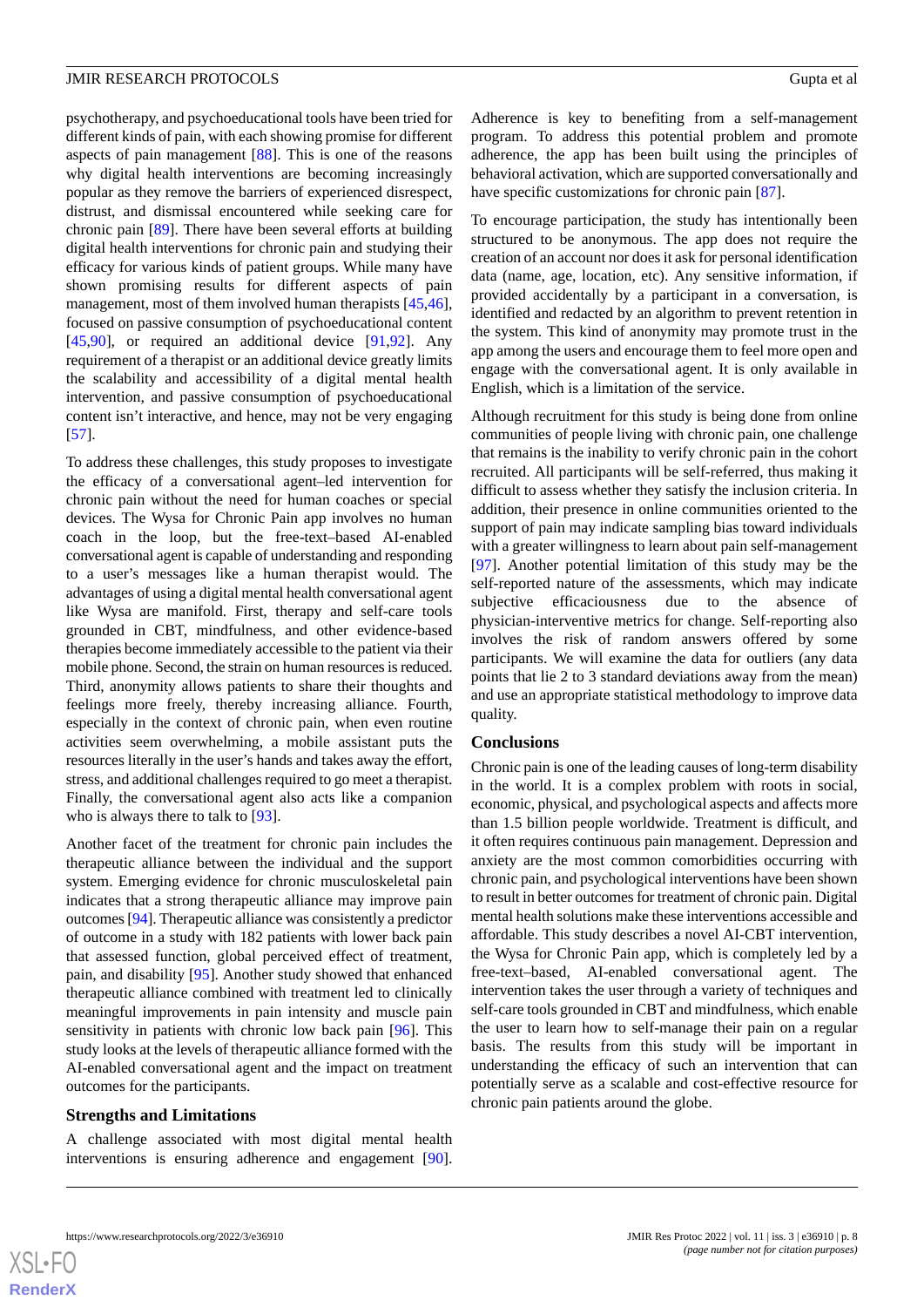# **Conflicts of Interest**

CS and TM report being employed by and owning equity in Wysa Inc. MG reports being employed by Wysa Inc.

# <span id="page-8-0"></span>**References**

- 1. Breivik H, Collett B, Ventafridda V, Cohen R, Gallacher D. Survey of chronic pain in Europe: prevalence, impact on daily life, and treatment. Eur J Pain 2006 May;10(4):287-333 [\[FREE Full text\]](http://paperpile.com/b/lFnvVd/uDF7) [doi: [10.1016/j.ejpain.2005.06.009](http://dx.doi.org/10.1016/j.ejpain.2005.06.009)] [Medline: [16095934](http://www.ncbi.nlm.nih.gov/entrez/query.fcgi?cmd=Retrieve&db=PubMed&list_uids=16095934&dopt=Abstract)]
- <span id="page-8-1"></span>2. Nicholson B, Verma S. Comorbidities in chronic neuropathic pain. Pain Med 2004 Mar 01;5 Suppl 1(suppl 1):S9-S27 [[FREE Full text](http://paperpile.com/b/lFnvVd/BAC7)] [doi: [10.1111/j.1526-4637.2004.04019.x\]](http://dx.doi.org/10.1111/j.1526-4637.2004.04019.x) [Medline: [14996227\]](http://www.ncbi.nlm.nih.gov/entrez/query.fcgi?cmd=Retrieve&db=PubMed&list_uids=14996227&dopt=Abstract)
- <span id="page-8-2"></span>3. Demyttenaere K, Bruffaerts R, Lee S, Posada-Villa J, Kovess V, Angermeyer M, et al. Mental disorders among persons with chronic back or neck pain: results from the World Mental Health Surveys. Pain 2007 Jun;129(3):332-342 [[FREE Full](http://paperpile.com/b/lFnvVd/km1I) [text](http://paperpile.com/b/lFnvVd/km1I)] [doi: [10.1016/j.pain.2007.01.022\]](http://dx.doi.org/10.1016/j.pain.2007.01.022) [Medline: [17350169\]](http://www.ncbi.nlm.nih.gov/entrez/query.fcgi?cmd=Retrieve&db=PubMed&list_uids=17350169&dopt=Abstract)
- <span id="page-8-3"></span>4. Gaskin DJ, Richard P. The economic costs of pain in the United States. J Pain 2012 Aug;13(8):715-724. [doi: [10.1016/j.jpain.2012.03.009\]](http://dx.doi.org/10.1016/j.jpain.2012.03.009) [Medline: [22607834](http://www.ncbi.nlm.nih.gov/entrez/query.fcgi?cmd=Retrieve&db=PubMed&list_uids=22607834&dopt=Abstract)]
- <span id="page-8-4"></span>5. Gardner J, Sachdeva H. Causes of pain worldwide. In: Abd-Elsayed A, editor. Pain: A Review Guide. Cham: Springer International Publishing; 2019:1191-1192.
- <span id="page-8-5"></span>6. Tsang A, Von Korff M, Lee S, Alonso J, Karam E, Angermeyer MC, et al. Common chronic pain conditions in developed and developing countries: gender and age differences and comorbidity with depression-anxiety disorders. J Pain 2008 Oct;9(10):883-891. [doi: [10.1016/j.jpain.2008.05.005\]](http://dx.doi.org/10.1016/j.jpain.2008.05.005) [Medline: [18602869\]](http://www.ncbi.nlm.nih.gov/entrez/query.fcgi?cmd=Retrieve&db=PubMed&list_uids=18602869&dopt=Abstract)
- <span id="page-8-6"></span>7. Fayaz A, Croft P, Langford RM, Donaldson LJ, Jones GT. Prevalence of chronic pain in the UK: a systematic review and meta-analysis of population studies. BMJ Open 2016 Jun 20;6(6):e010364 [\[FREE Full text\]](https://bmjopen.bmj.com/lookup/pmidlookup?view=long&pmid=27324708) [doi: [10.1136/bmjopen-2015-010364\]](http://dx.doi.org/10.1136/bmjopen-2015-010364) [Medline: [27324708](http://www.ncbi.nlm.nih.gov/entrez/query.fcgi?cmd=Retrieve&db=PubMed&list_uids=27324708&dopt=Abstract)]
- <span id="page-8-8"></span><span id="page-8-7"></span>8. Simon LS. Relieving pain in America: a blueprint for transforming prevention, care, education, and research. J Pain Pall Care Pharmacother 2012 Jul 05;26(2):197-198 [[FREE Full text](http://paperpile.com/b/lFnvVd/5ZaX)] [doi: [10.3109/15360288.2012.678473\]](http://dx.doi.org/10.3109/15360288.2012.678473)
- <span id="page-8-9"></span>9. Dahan A, van Velzen M, Niesters M. Comorbidities and the complexities of chronic pain. Anesthesiology 2014 Oct;121(4):675-677 [\[FREE Full text\]](https://pubs.asahq.org/anesthesiology/article-lookup/doi/10.1097/ALN.0000000000000402) [doi: [10.1097/ALN.0000000000000402](http://dx.doi.org/10.1097/ALN.0000000000000402)] [Medline: [25099749](http://www.ncbi.nlm.nih.gov/entrez/query.fcgi?cmd=Retrieve&db=PubMed&list_uids=25099749&dopt=Abstract)]
- <span id="page-8-10"></span>10. Fishbain DA. Approaches to treatment decisions for psychiatric comorbidity in the management of the chronic pain patient. Med Clin North Am 1999 May;83(3):737-760 [[FREE Full text](http://paperpile.com/b/lFnvVd/crvU)] [doi: [10.1016/s0025-7125\(05\)70132-2\]](http://dx.doi.org/10.1016/s0025-7125(05)70132-2)
- 11. Romano JM, Turner JA. Chronic pain and depression: does the evidence support a relationship? Psychol Bull 1985;97(1):18-34 [[FREE Full text](http://paperpile.com/b/lFnvVd/VF14)] [doi: [10.1037/0033-2909.97.1.18\]](http://dx.doi.org/10.1037/0033-2909.97.1.18)
- <span id="page-8-11"></span>12. Barnett K, Mercer SW, Norbury M, Watt G, Wyke S, Guthrie B. Epidemiology of multimorbidity and implications for health care, research, and medical education: a cross-sectional study. Lancet 2012 Jul;380(9836):37-43. [doi: [10.1016/S0140-6736\(12\)60240-2\]](http://dx.doi.org/10.1016/S0140-6736(12)60240-2)
- <span id="page-8-13"></span><span id="page-8-12"></span>13. de Heer EW, Ten Have M, van Marwijk HW, Dekker J, de Graaf R, Beekman AT, et al. Pain as a risk factor for common mental disorders. Results from the Netherlands Mental Health Survey and Incidence Study-2: a longitudinal, population-based study. Pain 2018 Apr 15;159(4):712-718 [\[FREE Full text](http://paperpile.com/b/lFnvVd/Q7Dp)] [doi: [10.1097/j.pain.0000000000001133\]](http://dx.doi.org/10.1097/j.pain.0000000000001133) [Medline: [29252911](http://www.ncbi.nlm.nih.gov/entrez/query.fcgi?cmd=Retrieve&db=PubMed&list_uids=29252911&dopt=Abstract)]
- <span id="page-8-14"></span>14. Eccleston C. Chronic pain and distraction: an experimental investigation into the role of sustained and shifting attention in the processing of chronic persistent pain. Behav Res Ther 1995 May;33(4):391-405. [doi: [10.1016/0005-7967\(94\)00057-q](http://dx.doi.org/10.1016/0005-7967(94)00057-q)]
- <span id="page-8-15"></span>15. Boersma K, Linton S. Expectancy, fear and pain in the prediction of chronic pain and disability: a prospective analysis. Eur J Pain 2006 Aug;10(6):551-557 [\[FREE Full text](http://paperpile.com/b/lFnvVd/N93T)] [doi: [10.1016/j.ejpain.2005.08.004](http://dx.doi.org/10.1016/j.ejpain.2005.08.004)] [Medline: [16199189\]](http://www.ncbi.nlm.nih.gov/entrez/query.fcgi?cmd=Retrieve&db=PubMed&list_uids=16199189&dopt=Abstract)
- <span id="page-8-16"></span>16. Nijrolder I, van der Windt D, van der Horst H. Prediction of outcome in patients presenting with fatigue in primary care. Br J Gen Pract 2009 Apr 01;59(561):e101-e109 [\[FREE Full text\]](https://bjgp.org/cgi/pmidlookup?view=long&pmid=19341545) [doi: [10.3399/bjgp09X420329](http://dx.doi.org/10.3399/bjgp09X420329)] [Medline: [19341545](http://www.ncbi.nlm.nih.gov/entrez/query.fcgi?cmd=Retrieve&db=PubMed&list_uids=19341545&dopt=Abstract)]
- 17. Tang NKY, Crane C. Suicidality in chronic pain: a review of the prevalence, risk factors and psychological links. Psychol Med 2006 May;36(5):575-586. [doi: [10.1017/S0033291705006859\]](http://dx.doi.org/10.1017/S0033291705006859) [Medline: [16420727\]](http://www.ncbi.nlm.nih.gov/entrez/query.fcgi?cmd=Retrieve&db=PubMed&list_uids=16420727&dopt=Abstract)
- <span id="page-8-17"></span>18. Racine M. Chronic pain and suicide risk: a comprehensive review. Prog Neuropsychopharmacol Biol Psych 2018 Dec 20;87(Pt B):269-280 [\[FREE Full text\]](http://paperpile.com/b/lFnvVd/3Q2j) [doi: [10.1016/j.pnpbp.2017.08.020](http://dx.doi.org/10.1016/j.pnpbp.2017.08.020)] [Medline: [28847525\]](http://www.ncbi.nlm.nih.gov/entrez/query.fcgi?cmd=Retrieve&db=PubMed&list_uids=28847525&dopt=Abstract)
- <span id="page-8-18"></span>19. Androulakis XM, Guo S, Zhang J, Sico J, Warren P, Giakas A, et al. Suicide attempts in US veterans with chronic headache disorders: a 10-year retrospective cohort study. J Pain Res 2021 Aug;14:2629-2639 [[FREE Full text](https://dx.doi.org/10.2147/JPR.S322432)] [doi: [10.2147/JPR.S322432\]](http://dx.doi.org/10.2147/JPR.S322432) [Medline: [34466030\]](http://www.ncbi.nlm.nih.gov/entrez/query.fcgi?cmd=Retrieve&db=PubMed&list_uids=34466030&dopt=Abstract)
- <span id="page-8-19"></span>20. Peres MFP, Lucchetti G. Coping strategies in chronic pain. Curr Pain Headache Rep 2010 Oct 3;14(5):331-338 [\[FREE](http://paperpile.com/b/lFnvVd/nl0r) [Full text\]](http://paperpile.com/b/lFnvVd/nl0r) [doi: [10.1007/s11916-010-0137-3](http://dx.doi.org/10.1007/s11916-010-0137-3)] [Medline: [20680705](http://www.ncbi.nlm.nih.gov/entrez/query.fcgi?cmd=Retrieve&db=PubMed&list_uids=20680705&dopt=Abstract)]
- 21. Wakaizumi K, Yamada K, Oka H, Kosugi S, Morisaki H, Shibata M, et al. Fear-avoidance beliefs are independently associated with the prevalence of chronic pain in Japanese workers. J Anesth 2017 Apr 3;31(2):255-262 [[FREE Full text](http://paperpile.com/b/lFnvVd/0DpL)] [doi: [10.1007/s00540-016-2303-1](http://dx.doi.org/10.1007/s00540-016-2303-1)] [Medline: [28050703\]](http://www.ncbi.nlm.nih.gov/entrez/query.fcgi?cmd=Retrieve&db=PubMed&list_uids=28050703&dopt=Abstract)
- 22. Ang DC, Bair MJ, Damush TM, Wu J, Tu W, Kroenke K. Predictors of pain outcomes in patients with chronic musculoskeletal pain co-morbid with depression: results from a randomized controlled trial. Pain Med 2010 Apr;11(4):482-491. [doi: [10.1111/j.1526-4637.2009.00759.x\]](http://dx.doi.org/10.1111/j.1526-4637.2009.00759.x) [Medline: [20002592\]](http://www.ncbi.nlm.nih.gov/entrez/query.fcgi?cmd=Retrieve&db=PubMed&list_uids=20002592&dopt=Abstract)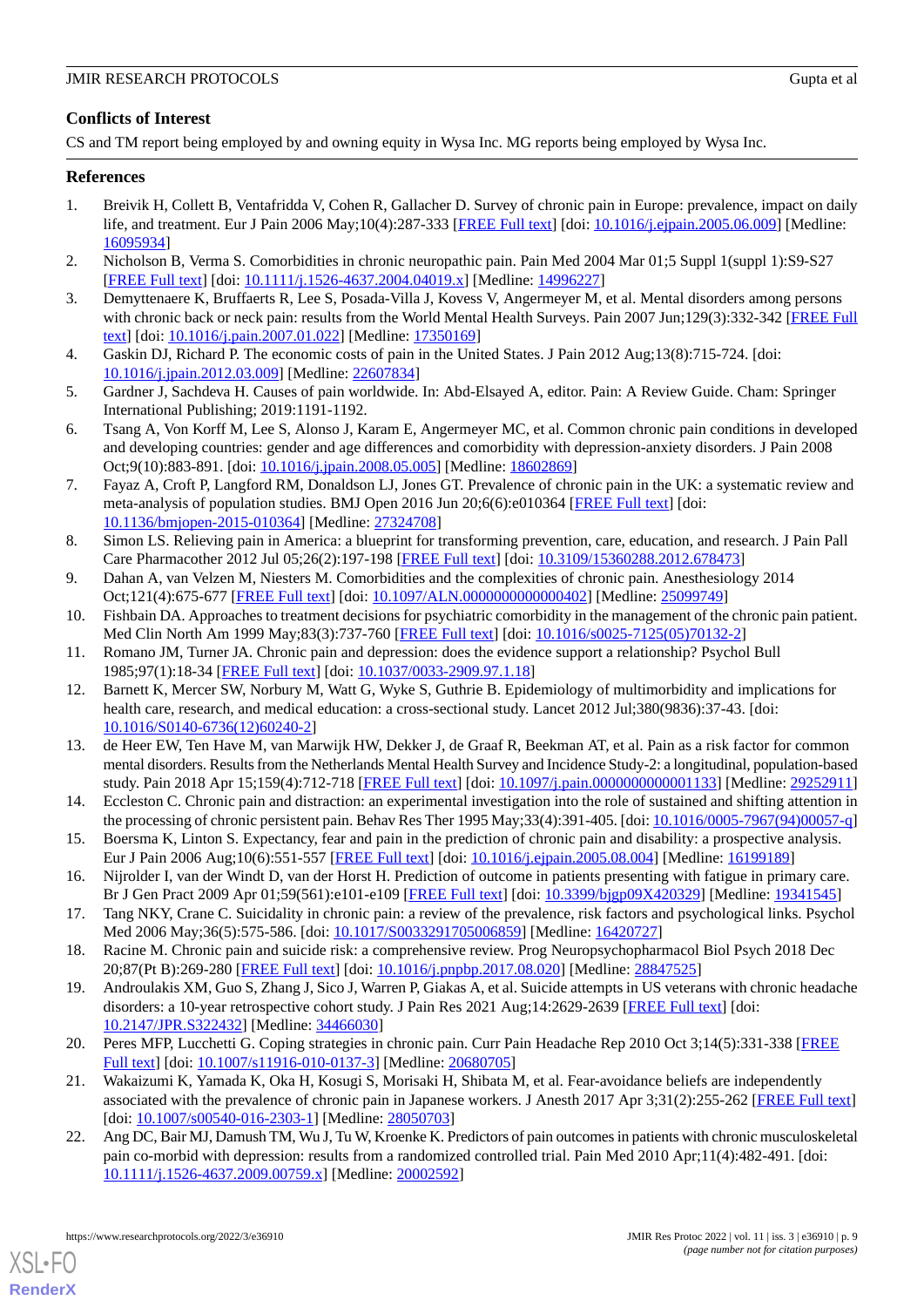- <span id="page-9-0"></span>23. Eccleston C, Morley S, Williams A. Psychological approaches to chronic pain management: evidence and challenges. Br J Anaesth 2013 Jul;111(1):59-63 [[FREE Full text](https://linkinghub.elsevier.com/retrieve/pii/S0007-0912(17)32967-7)] [doi: [10.1093/bja/aet207](http://dx.doi.org/10.1093/bja/aet207)] [Medline: [23794646](http://www.ncbi.nlm.nih.gov/entrez/query.fcgi?cmd=Retrieve&db=PubMed&list_uids=23794646&dopt=Abstract)]
- <span id="page-9-2"></span><span id="page-9-1"></span>24. Chapman CR, Gavrin J. Suffering: the contributions of persistent pain. Lancet 1999 Jun;353(9171):2233-2237 [[FREE Full](http://paperpile.com/b/lFnvVd/2WYG) [text](http://paperpile.com/b/lFnvVd/2WYG)] [doi: [10.1016/S0140-6736\(99\)01308-2\]](http://dx.doi.org/10.1016/S0140-6736(99)01308-2)
- <span id="page-9-3"></span>25. Eccleston C. A normal psychology of everyday pain. Int J Clin Pract Suppl 2013 Jan(178):47-50 [[FREE Full text](http://paperpile.com/b/lFnvVd/clNK)] [doi: [10.1111/ijcp.12051](http://dx.doi.org/10.1111/ijcp.12051)] [Medline: [23163549](http://www.ncbi.nlm.nih.gov/entrez/query.fcgi?cmd=Retrieve&db=PubMed&list_uids=23163549&dopt=Abstract)]
- 26. Mossey JM, Gallagher RM. The longitudinal occurrence and impact of comorbid chronic pain and chronic depression over two years in continuing care retirement community residents. Pain Med 2004 Dec 01;5(4):335-348 [[FREE Full text](http://paperpile.com/b/lFnvVd/xoUy)] [doi: [10.1111/j.1526-4637.2004.04041.x\]](http://dx.doi.org/10.1111/j.1526-4637.2004.04041.x) [Medline: [15563319\]](http://www.ncbi.nlm.nih.gov/entrez/query.fcgi?cmd=Retrieve&db=PubMed&list_uids=15563319&dopt=Abstract)
- <span id="page-9-5"></span><span id="page-9-4"></span>27. Lee H, Choi EJ, Nahm FS, Yoon IY, Lee PB. Prevalence of unrecognized depression in patients with chronic pain without a history of psychiatric diseases. Korean J Pain 2018 Apr 30;31(2):116-124 [[FREE Full text\]](http://www.epain.org/journal/view.html?volume=31&number=2&spage=116) [doi: [10.3344/kjp.2018.31.2.116\]](http://dx.doi.org/10.3344/kjp.2018.31.2.116) [Medline: [29686810](http://www.ncbi.nlm.nih.gov/entrez/query.fcgi?cmd=Retrieve&db=PubMed&list_uids=29686810&dopt=Abstract)]
- <span id="page-9-6"></span>28. Eccleston C, Blyth FM, Dear BF, Fisher EA, Keefe FJ, Lynch ME, et al. Managing patients with chronic pain during the COVID-19 outbreak: considerations for the rapid introduction of remotely supported (eHealth) pain management services. Pain 2020 May;161(5):889-893 [[FREE Full text](http://europepmc.org/abstract/MED/32251203)] [doi: [10.1097/j.pain.0000000000001885\]](http://dx.doi.org/10.1097/j.pain.0000000000001885) [Medline: [32251203](http://www.ncbi.nlm.nih.gov/entrez/query.fcgi?cmd=Retrieve&db=PubMed&list_uids=32251203&dopt=Abstract)]
- <span id="page-9-7"></span>29. Xiong J, Lipsitz O, Nasri F, Lui LM, Gill H, Phan L, et al. Impact of COVID-19 pandemic on mental health in the general population: a systematic review. J Affect Disord 2020 Dec 01;277:55-64 [\[FREE Full text\]](http://europepmc.org/abstract/MED/32799105) [doi: [10.1016/j.jad.2020.08.001](http://dx.doi.org/10.1016/j.jad.2020.08.001)] [Medline: [32799105](http://www.ncbi.nlm.nih.gov/entrez/query.fcgi?cmd=Retrieve&db=PubMed&list_uids=32799105&dopt=Abstract)]
- <span id="page-9-8"></span>30. Vindegaard N, Benros ME. COVID-19 pandemic and mental health consequences: systematic review of the current evidence. Brain Behav Immun 2020 Oct;89:531-542 [\[FREE Full text\]](http://europepmc.org/abstract/MED/32485289) [doi: [10.1016/j.bbi.2020.05.048\]](http://dx.doi.org/10.1016/j.bbi.2020.05.048) [Medline: [32485289](http://www.ncbi.nlm.nih.gov/entrez/query.fcgi?cmd=Retrieve&db=PubMed&list_uids=32485289&dopt=Abstract)]
- <span id="page-9-9"></span>31. Al-Mahrezi A. Towards effective pain management: breaking the barriers. Oman Med J 2017 Sep;32(5):357-358 [[FREE](http://europepmc.org/abstract/MED/29026465) [Full text\]](http://europepmc.org/abstract/MED/29026465) [doi: [10.5001/omj.2017.69](http://dx.doi.org/10.5001/omj.2017.69)] [Medline: [29026465\]](http://www.ncbi.nlm.nih.gov/entrez/query.fcgi?cmd=Retrieve&db=PubMed&list_uids=29026465&dopt=Abstract)
- <span id="page-9-10"></span>32. Bair MJ, Matthias MS, Nyland KA, Huffman MA, Stubbs DL, Kroenke K, et al. Barriers and facilitators to chronic pain self-management: a qualitative study of primary care patients with comorbid musculoskeletal pain and depression. Pain Med 2009 Oct 01;10(7):1280-1290 [\[FREE Full text\]](http://europepmc.org/abstract/MED/19818038) [doi: [10.1111/j.1526-4637.2009.00707.x](http://dx.doi.org/10.1111/j.1526-4637.2009.00707.x)] [Medline: [19818038\]](http://www.ncbi.nlm.nih.gov/entrez/query.fcgi?cmd=Retrieve&db=PubMed&list_uids=19818038&dopt=Abstract)
- <span id="page-9-11"></span>33. Hall A, Ferreira P, Maher C, Latimer J, Ferreira M. The influence of the therapist-patient relationship on treatment outcome in physical rehabilitation: a systematic review. Phys Ther 2010 Aug;90(8):1099-1110 [\[FREE Full text\]](http://paperpile.com/b/lFnvVd/wdLr) [doi: [10.2522/ptj.20090245\]](http://dx.doi.org/10.2522/ptj.20090245) [Medline: [20576715\]](http://www.ncbi.nlm.nih.gov/entrez/query.fcgi?cmd=Retrieve&db=PubMed&list_uids=20576715&dopt=Abstract)
- <span id="page-9-12"></span>34. Schönberger M, Humle F, Zeeman P, Teasdale TW. Working alliance and patient compliance in brain injury rehabilitation and their relation to psychosocial outcome. Neuropsychol Rehabil 2006 Jun;16(3):298-314 [\[FREE Full text\]](http://paperpile.com/b/lFnvVd/yOK2) [doi: [10.1080/09602010500176476\]](http://dx.doi.org/10.1080/09602010500176476) [Medline: [16835153\]](http://www.ncbi.nlm.nih.gov/entrez/query.fcgi?cmd=Retrieve&db=PubMed&list_uids=16835153&dopt=Abstract)
- <span id="page-9-14"></span><span id="page-9-13"></span>35. Rosser BA, Vowles KE, Keogh E, Eccleston C, Mountain GA. Technologically-assisted behaviour change: a systematic review of studies of novel technologies for the management of chronic illness. J Telemed Telecare 2009 Oct 08;15(7):327-338 [[FREE Full text](http://paperpile.com/b/lFnvVd/f7AU)] [doi: [10.1258/jtt.2009.090116](http://dx.doi.org/10.1258/jtt.2009.090116)] [Medline: [19815901\]](http://www.ncbi.nlm.nih.gov/entrez/query.fcgi?cmd=Retrieve&db=PubMed&list_uids=19815901&dopt=Abstract)
- <span id="page-9-15"></span>36. Heapy AA, Higgins DM, Cervone D, Wandner L, Fenton BT, Kerns RD. A systematic review of technology-assisted self-management interventions for chronic pain. Clin J Pain 2015;31(6):470-492. [doi: [10.1097/ajp.0000000000000185](http://dx.doi.org/10.1097/ajp.0000000000000185)]
- 37. Gardiner P, D'Amico S, Luo M, Haas N. An innovative electronic health toolkit (our whole lives for chronic pain) to reduce chronic pain in patients with health disparities: open clinical trial. JMIR Mhealth Uhealth 2020 Mar 30;8(3):e14768 [\[FREE](https://mhealth.jmir.org/2020/3/e14768/) [Full text\]](https://mhealth.jmir.org/2020/3/e14768/) [doi: [10.2196/14768\]](http://dx.doi.org/10.2196/14768) [Medline: [32224487](http://www.ncbi.nlm.nih.gov/entrez/query.fcgi?cmd=Retrieve&db=PubMed&list_uids=32224487&dopt=Abstract)]
- <span id="page-9-17"></span><span id="page-9-16"></span>38. Kretzschmar K, Tyroll H, Pavarini G, Manzini A, Singh I, NeurOx Young People's Advisory Group. Can your phone be your therapist? Young people's ethical perspectives on the use of fully automated conversational agents (chatbots) in mental health support. Biomed Inform Insights 2019 Mar 05;11:1178222619829083 [\[FREE Full text](https://journals.sagepub.com/doi/10.1177/1178222619829083?url_ver=Z39.88-2003&rfr_id=ori:rid:crossref.org&rfr_dat=cr_pub%3dpubmed)] [doi: [10.1177/1178222619829083\]](http://dx.doi.org/10.1177/1178222619829083) [Medline: [30858710\]](http://www.ncbi.nlm.nih.gov/entrez/query.fcgi?cmd=Retrieve&db=PubMed&list_uids=30858710&dopt=Abstract)
- <span id="page-9-18"></span>39. Firth J, Torous J, Nicholas J, Carney R, Rosenbaum S, Sarris J. Can smartphone mental health interventions reduce symptoms of anxiety? A meta-analysis of randomized controlled trials. J Affect Disord 2017 Dec 15;218:15-22 [[FREE Full text](https://linkinghub.elsevier.com/retrieve/pii/S0165-0327(17)30015-0)] [doi: [10.1016/j.jad.2017.04.046\]](http://dx.doi.org/10.1016/j.jad.2017.04.046) [Medline: [28456072\]](http://www.ncbi.nlm.nih.gov/entrez/query.fcgi?cmd=Retrieve&db=PubMed&list_uids=28456072&dopt=Abstract)
- <span id="page-9-19"></span>40. Carlbring P, Andersson G, Cuijpers P, Riper H, Hedman-Lagerlöf E. Internet-based vs. face-to-face cognitive behavior therapy for psychiatric and somatic disorders: an updated systematic review and meta-analysis. Cogn Behav Ther 2018 Jan;47(1):1-18. [doi: [10.1080/16506073.2017.1401115](http://dx.doi.org/10.1080/16506073.2017.1401115)] [Medline: [29215315\]](http://www.ncbi.nlm.nih.gov/entrez/query.fcgi?cmd=Retrieve&db=PubMed&list_uids=29215315&dopt=Abstract)
- <span id="page-9-20"></span>41. Linardon J, Cuijpers P, Carlbring P, Messer M, Fuller-Tyszkiewicz M. The efficacy of app-supported smartphone interventions for mental health problems: a meta-analysis of randomized controlled trials. World Psychiatry 2019 Oct 09;18(3):325-336 [[FREE Full text](https://doi.org/10.1002/wps.20673)] [doi: [10.1002/wps.20673](http://dx.doi.org/10.1002/wps.20673)] [Medline: [31496095](http://www.ncbi.nlm.nih.gov/entrez/query.fcgi?cmd=Retrieve&db=PubMed&list_uids=31496095&dopt=Abstract)]
- 42. Palermo TM, Law EF, Fales J, Bromberg MH, Jessen-Fiddick T, Tai G. Internet-delivered cognitive-behavioral treatment for adolescents with chronic pain and their parents: a randomized controlled multicenter trial. Pain 2016 Jan;157(1):174-185 [[FREE Full text](http://europepmc.org/abstract/MED/26335910)] [doi: [10.1097/j.pain.0000000000000348\]](http://dx.doi.org/10.1097/j.pain.0000000000000348) [Medline: [26335910\]](http://www.ncbi.nlm.nih.gov/entrez/query.fcgi?cmd=Retrieve&db=PubMed&list_uids=26335910&dopt=Abstract)
- 43. Fitzpatrick KK, Darcy A, Vierhile M. Delivering cognitive behavior therapy to young adults with symptoms of depression and anxiety using a fully automated conversational agent (woebot): a randomized controlled trial. JMIR Ment Health 2017 Jun 06;4(2):e19 [\[FREE Full text\]](http://mental.jmir.org/2017/2/e19/) [doi: [10.2196/mental.7785](http://dx.doi.org/10.2196/mental.7785)] [Medline: [28588005\]](http://www.ncbi.nlm.nih.gov/entrez/query.fcgi?cmd=Retrieve&db=PubMed&list_uids=28588005&dopt=Abstract)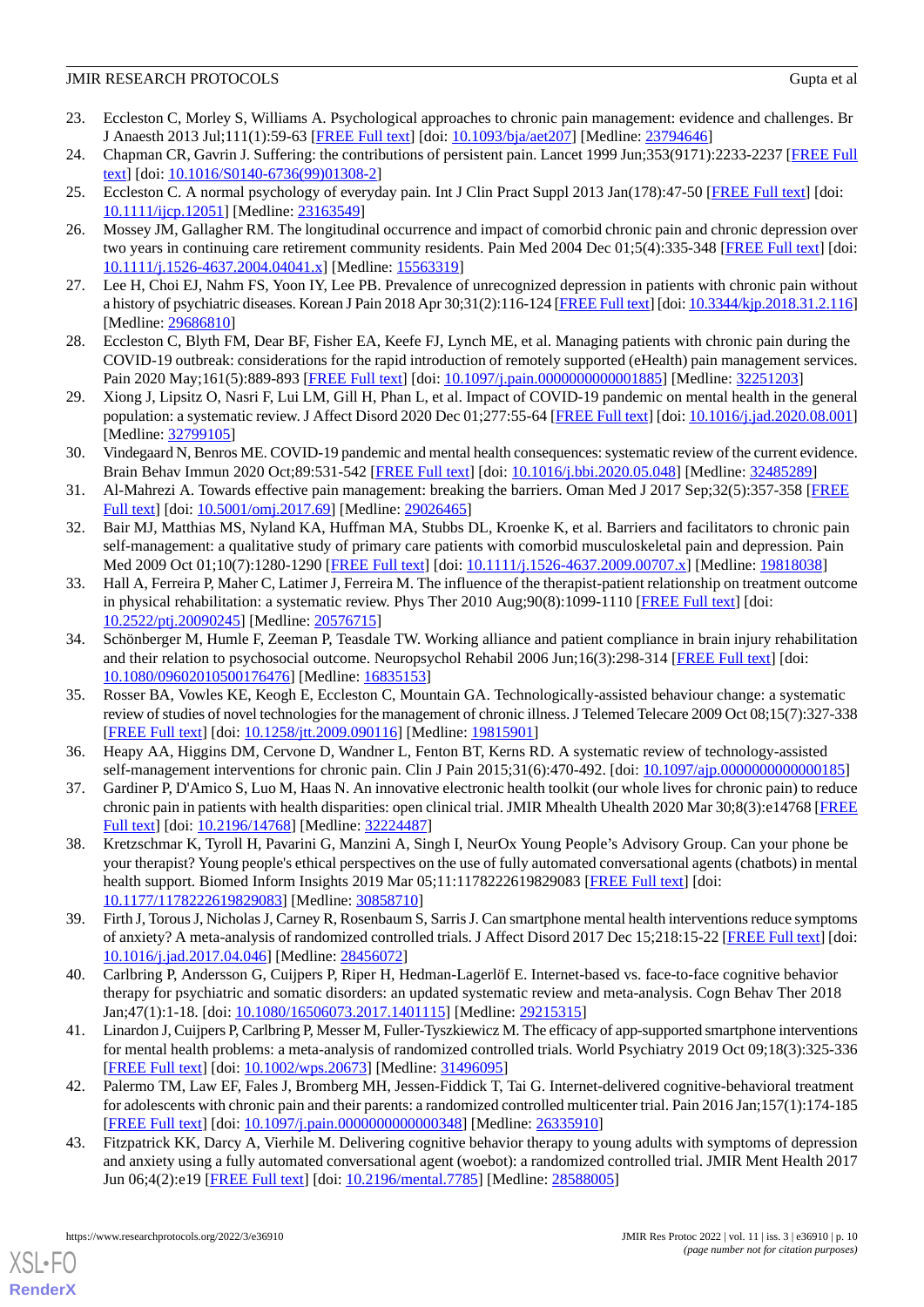- 44. Ly KH, Ly A, Andersson G. A fully automated conversational agent for promoting mental well-being: a pilot RCT using mixed methods. Internet Interv 2017 Dec;10:39-46 [\[FREE Full text](https://linkinghub.elsevier.com/retrieve/pii/S2214-7829(17)30091-X)] [doi: [10.1016/j.invent.2017.10.002\]](http://dx.doi.org/10.1016/j.invent.2017.10.002) [Medline: [30135751\]](http://www.ncbi.nlm.nih.gov/entrez/query.fcgi?cmd=Retrieve&db=PubMed&list_uids=30135751&dopt=Abstract)
- <span id="page-10-15"></span>45. Gentili C, Zetterqvist V, Rickardsson J, Holmström L, Simons LE, Wicksell RK. ACTsmart: development and feasibility of digital Acceptance and Commitment Therapy for adults with chronic pain. NPJ Digit Med 2020 Feb 13;3(1):20 [\[FREE](https://doi.org/10.1038/s41746-020-0228-4) [Full text\]](https://doi.org/10.1038/s41746-020-0228-4) [doi: [10.1038/s41746-020-0228-4](http://dx.doi.org/10.1038/s41746-020-0228-4)] [Medline: [32128450](http://www.ncbi.nlm.nih.gov/entrez/query.fcgi?cmd=Retrieve&db=PubMed&list_uids=32128450&dopt=Abstract)]
- <span id="page-10-0"></span>46. Bailey JF, Agarwal V, Zheng P, Smuck M, Fredericson M, Kennedy DJ, et al. Digital care for chronic musculoskeletal pain: 10,000 participant longitudinal cohort study. J Med Internet Res 2020 May 11;22(5):e18250 [\[FREE Full text\]](https://www.jmir.org/2020/5/e18250/) [doi: [10.2196/18250\]](http://dx.doi.org/10.2196/18250) [Medline: [32208358\]](http://www.ncbi.nlm.nih.gov/entrez/query.fcgi?cmd=Retrieve&db=PubMed&list_uids=32208358&dopt=Abstract)
- <span id="page-10-2"></span><span id="page-10-1"></span>47. Reddy S, Fox J, Purohit MP. Artificial intelligence-enabled healthcare delivery. J R Soc Med 2019 Jan;112(1):22-28. [doi: [10.1177/0141076818815510\]](http://dx.doi.org/10.1177/0141076818815510) [Medline: [30507284\]](http://www.ncbi.nlm.nih.gov/entrez/query.fcgi?cmd=Retrieve&db=PubMed&list_uids=30507284&dopt=Abstract)
- 48. Fiske A, Henningsen P, Buyx A. Your robot therapist will see you now: ethical implications of embodied artificial intelligence in psychiatry, psychology, and psychotherapy. J Med Internet Res 2019 May 09;21(5):e13216 [[FREE Full text](https://www.jmir.org/2019/5/e13216/)] [doi: [10.2196/13216\]](http://dx.doi.org/10.2196/13216) [Medline: [31094356\]](http://www.ncbi.nlm.nih.gov/entrez/query.fcgi?cmd=Retrieve&db=PubMed&list_uids=31094356&dopt=Abstract)
- <span id="page-10-3"></span>49. Boucher EM, Harake NR, Ward HE, Stoeckl SE, Vargas J, Minkel J, et al. Artificially intelligent chatbots in digital mental health interventions: a review. Expert Rev Med Devices 2021 Dec 31;18(sup1):37-49 [[FREE Full text](http://paperpile.com/b/lFnvVd/oyDj)] [doi: [10.1080/17434440.2021.2013200\]](http://dx.doi.org/10.1080/17434440.2021.2013200) [Medline: [34872429\]](http://www.ncbi.nlm.nih.gov/entrez/query.fcgi?cmd=Retrieve&db=PubMed&list_uids=34872429&dopt=Abstract)
- <span id="page-10-4"></span>50. Ramesh A, Kambhampati C, Monson J, Drew P. Artificial intelligence in medicine. Ann R Coll Surg Engl 2004 Sep 01;86(5):334-338 [[FREE Full text](http://europepmc.org/abstract/MED/15333167)] [doi: [10.1308/147870804290\]](http://dx.doi.org/10.1308/147870804290) [Medline: [15333167\]](http://www.ncbi.nlm.nih.gov/entrez/query.fcgi?cmd=Retrieve&db=PubMed&list_uids=15333167&dopt=Abstract)
- 51. Pinto MD, Greenblatt AM, Hickman RL, Rice HM, Thomas TL, Clochesy JM. Assessing the critical parameters of eSMART-MH: a promising avatar-based digital therapeutic intervention to reduce depressive symptoms. Perspect Psychiatr Care 2016 Jul 19;52(3):157-168. [doi: [10.1111/ppc.12112\]](http://dx.doi.org/10.1111/ppc.12112) [Medline: [25800698](http://www.ncbi.nlm.nih.gov/entrez/query.fcgi?cmd=Retrieve&db=PubMed&list_uids=25800698&dopt=Abstract)]
- 52. Burton C, Szentagotai Tatar A, McKinstry B, Matheson C, Matu S, Moldovan R, et al. Pilot randomised controlled trial of Help4Mood, an embodied virtual agent-based system to support treatment of depression. J Telemed Telecare 2016 Jul 09;22(6):348-355. [doi: [10.1177/1357633x15609793\]](http://dx.doi.org/10.1177/1357633x15609793)
- 53. Ring L, Shi L, Totzke K, Bickmore T. Social support agents for older adults: longitudinal affective computing in the home. J Multimodal User Interfaces 2014 Jun 18;9(1):79-88. [doi: [10.1007/s12193-014-0157-0\]](http://dx.doi.org/10.1007/s12193-014-0157-0)
- <span id="page-10-14"></span>54. Pinto MD, Hickman RL, Clochesy J, Buchner M. Avatar-based depression self-management technology: promising approach to improve depressive symptoms among young adults. Appl Nurs Res 2013 Feb;26(1):45-48 [\[FREE Full text\]](http://europepmc.org/abstract/MED/23265918) [doi: [10.1016/j.apnr.2012.08.003\]](http://dx.doi.org/10.1016/j.apnr.2012.08.003) [Medline: [23265918\]](http://www.ncbi.nlm.nih.gov/entrez/query.fcgi?cmd=Retrieve&db=PubMed&list_uids=23265918&dopt=Abstract)
- <span id="page-10-5"></span>55. Fulmer R, Joerin A, Gentile B, Lakerink L, Rauws M. Using psychological artificial intelligence (TESS) to relieve symptoms of depression and anxiety: randomized controlled trial. JMIR Ment Health 2018 Dec 13;5(4):e64 [[FREE Full text](http://mental.jmir.org/2018/4/e64/)] [doi: [10.2196/mental.9782\]](http://dx.doi.org/10.2196/mental.9782) [Medline: [30545815](http://www.ncbi.nlm.nih.gov/entrez/query.fcgi?cmd=Retrieve&db=PubMed&list_uids=30545815&dopt=Abstract)]
- <span id="page-10-7"></span><span id="page-10-6"></span>56. Freeman D, Haselton P, Freeman J, Spanlang B, Kishore S, Albery E, et al. Automated psychological therapy using immersive virtual reality for treatment of fear of heights: a single-blind, parallel-group, randomised controlled trial. Lancet Psychiatry 2018 Aug;5(8):625-632. [doi: [10.1016/s2215-0366\(18\)30226-8](http://dx.doi.org/10.1016/s2215-0366(18)30226-8)]
- <span id="page-10-8"></span>57. Gaffney H, Mansell W, Tai S. Conversational agents in the treatment of mental health problems: mixed-method systematic review. JMIR Ment Health 2019 Oct 18;6(10):e14166 [[FREE Full text\]](https://mental.jmir.org/2019/10/e14166/) [doi: [10.2196/14166\]](http://dx.doi.org/10.2196/14166) [Medline: [31628789](http://www.ncbi.nlm.nih.gov/entrez/query.fcgi?cmd=Retrieve&db=PubMed&list_uids=31628789&dopt=Abstract)]
- <span id="page-10-9"></span>58. Hoermann S, McCabe KL, Milne DN, Calvo RA. Application of synchronous text-based dialogue systems in mental health interventions: systematic review. J Med Internet Res 2017 Jul 21;19(8):e267 [\[FREE Full text\]](http://www.jmir.org/2017/8/e267/) [doi: [10.2196/jmir.7023\]](http://dx.doi.org/10.2196/jmir.7023) [Medline: [28784594](http://www.ncbi.nlm.nih.gov/entrez/query.fcgi?cmd=Retrieve&db=PubMed&list_uids=28784594&dopt=Abstract)]
- <span id="page-10-10"></span>59. Inkster B, Sarda S, Subramanian V. An empathy-driven, conversational artificial intelligence agent (Wysa) for digital mental well-being: real-world data evaluation mixed-methods study. JMIR Mhealth Uhealth 2018 Nov 23;6(11):e12106 [[FREE Full text](https://mhealth.jmir.org/2018/11/e12106/)] [doi: [10.2196/12106\]](http://dx.doi.org/10.2196/12106) [Medline: [30470676\]](http://www.ncbi.nlm.nih.gov/entrez/query.fcgi?cmd=Retrieve&db=PubMed&list_uids=30470676&dopt=Abstract)
- <span id="page-10-11"></span>60. Krebs EE, Carey TS, Weinberger M. Accuracy of the pain numeric rating scale as a screening test in primary care. J Gen Intern Med 2007 Oct 1;22(10):1453-1458 [[FREE Full text\]](http://europepmc.org/abstract/MED/17668269) [doi: [10.1007/s11606-007-0321-2](http://dx.doi.org/10.1007/s11606-007-0321-2)] [Medline: [17668269](http://www.ncbi.nlm.nih.gov/entrez/query.fcgi?cmd=Retrieve&db=PubMed&list_uids=17668269&dopt=Abstract)]
- <span id="page-10-12"></span>61. Fejer R, Jordan A, Hartvigsen J. Categorising the severity of neck pain: establishment of cut-points for use in clinical and epidemiological research. Pain 2005 Dec 15;119(1-3):176-182 [[FREE Full text](http://paperpile.com/b/lFnvVd/pkP6)] [doi: [10.1016/j.pain.2005.09.033\]](http://dx.doi.org/10.1016/j.pain.2005.09.033) [Medline: [16298059](http://www.ncbi.nlm.nih.gov/entrez/query.fcgi?cmd=Retrieve&db=PubMed&list_uids=16298059&dopt=Abstract)]
- <span id="page-10-13"></span>62. Müller R, Gertz KJ, Molton IR, Terrill AL, Bombardier CH, Ehde DM, et al. Effects of a tailored positive psychology intervention on well-being and pain in individuals with chronic pain and a physical disability. Clin J Pain 2016;32(1):32-44. [doi: 10.1097/Ajp.00000000000000225]
- 63. Peters M, Smeets E, Feijge M, van Breukelen G, Andersson G, Buhrman M, et al. Happy despite pain: a randomized controlled trial of an 8-week internet-delivered positive psychology intervention for enhancing well-being in patients with chronic pain. Clin J Pain 2017 Nov;33(11):962-975 [\[FREE Full text\]](http://europepmc.org/abstract/MED/28379873) [doi: 10.1097/AJP.00000000000000494] [Medline: [28379873](http://www.ncbi.nlm.nih.gov/entrez/query.fcgi?cmd=Retrieve&db=PubMed&list_uids=28379873&dopt=Abstract)]
- 64. Baumel A, Faber K. Evaluating triple P online: a digital parent training program for child behavior problems. Cogn Behav Pract 2018 Nov; 25(4): 538-543 [[FREE Full text\]](http://paperpile.com/b/lFnvVd/p6r2) [doi: 10.1016/j.cbpra. 2017. 10.001]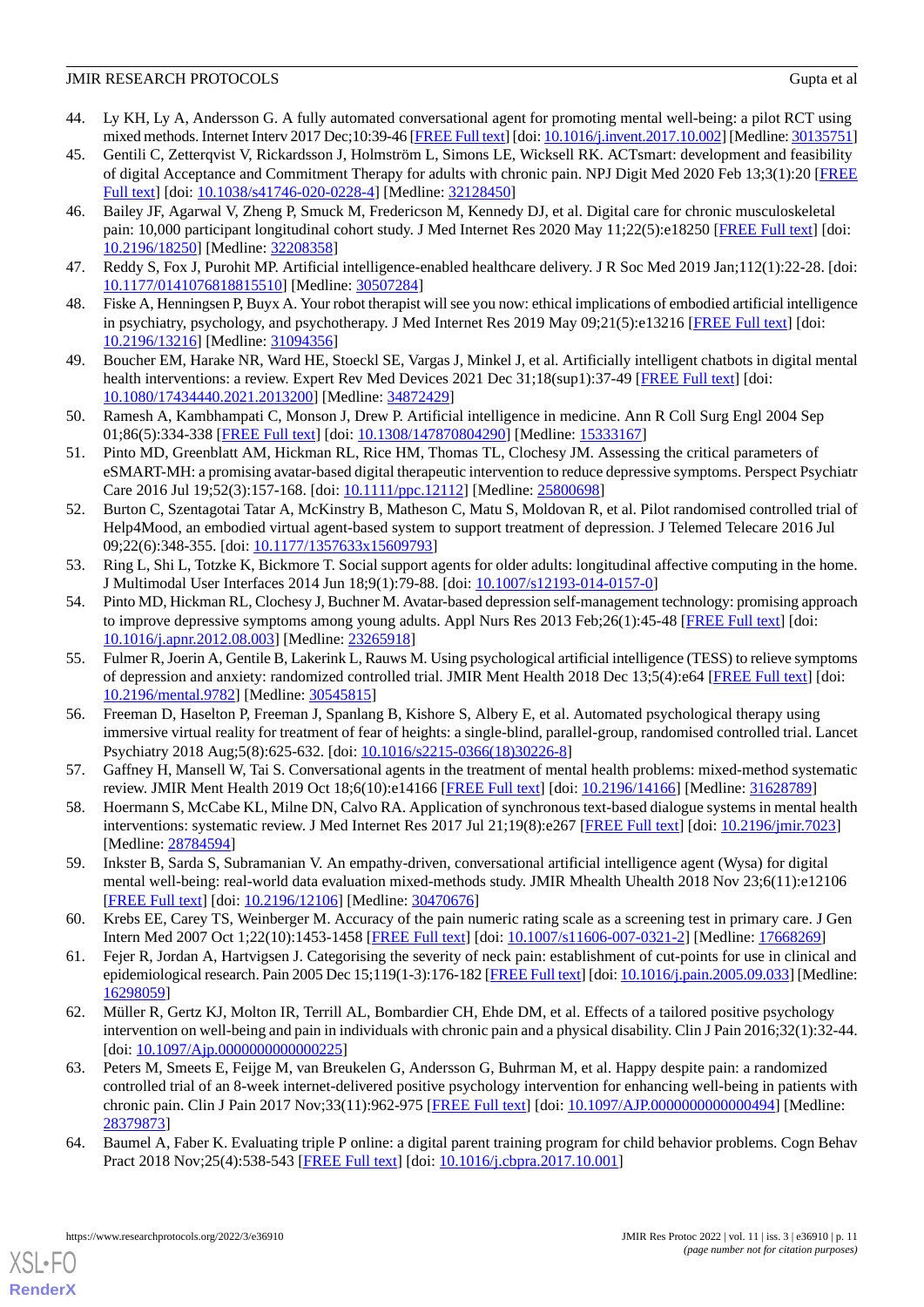- <span id="page-11-0"></span>65. Wadon ME, Winter M, Peall KJ. Internet-based cognitive behavioural therapy programme as an intervention for people diagnosed with adult-onset, focal, isolated, idiopathic cervical dystonia: a feasibility study protocol. Pilot Feasibility Stud 2020 Jul 15;6(1):100 [\[FREE Full text\]](https://pilotfeasibilitystudies.biomedcentral.com/articles/10.1186/s40814-020-00641-x) [doi: [10.1186/s40814-020-00641-x](http://dx.doi.org/10.1186/s40814-020-00641-x)] [Medline: [32685184\]](http://www.ncbi.nlm.nih.gov/entrez/query.fcgi?cmd=Retrieve&db=PubMed&list_uids=32685184&dopt=Abstract)
- <span id="page-11-2"></span><span id="page-11-1"></span>66. Ryan RM, Deci EL. A self-determination theory approach to psychotherapy: the motivational basis for effective change. Can Psychol 2008 Aug; 49(3): 186-193. [doi: [10.1037/a0012753\]](http://dx.doi.org/10.1037/a0012753)
- <span id="page-11-3"></span>67. Feller C, Cottone R. The importance of empathy in the therapeutic alliance. J Humanistic Couns Educ Devel 2012;42(1):53-61 [[FREE Full text](http://paperpile.com/b/lFnvVd/Yc8T)] [doi: [10.1002/j.2164-490X.2003.tb00168.x\]](http://dx.doi.org/10.1002/j.2164-490X.2003.tb00168.x)
- <span id="page-11-4"></span>68. Althoff T, Clark K, Leskovec J. Large-scale analysis of counseling conversations: an application of natural language processing to mental health. Transact Assoc Computational Ling 2016 Dec;4:463-476. [doi: [10.1162/tacl\\_a\\_00111](http://dx.doi.org/10.1162/tacl_a_00111)]
- <span id="page-11-5"></span>69. Xu B, Zhuang Z. Survey on psychotherapy chatbots. Concurrency Comput 2020 Dec 28;34(7):1 [\[FREE Full text\]](http://paperpile.com/b/lFnvVd/cyOL) [doi: [10.1002/cpe.6170](http://dx.doi.org/10.1002/cpe.6170)]
- <span id="page-11-6"></span>70. Shields CG, Finley MA, Elias CM, Coker CJ, Griggs JJ, Fiscella K, et al. Pain assessment: the roles of physician certainty and curiosity. Health Commun 2013 Oct;28(7):740-746 [\[FREE Full text\]](http://europepmc.org/abstract/MED/23356451) [doi: [10.1080/10410236.2012.715380\]](http://dx.doi.org/10.1080/10410236.2012.715380) [Medline: [23356451](http://www.ncbi.nlm.nih.gov/entrez/query.fcgi?cmd=Retrieve&db=PubMed&list_uids=23356451&dopt=Abstract)]
- <span id="page-11-7"></span>71. Kuchlous S, Kadaba M. Short text intent classification for conversational agents. 2020 IEEE 17th India Council Int Conf 2020:1-4 [\[FREE Full text\]](http://paperpile.com/b/lFnvVd/FgrU) [doi: [10.1109/INDICON49873.2020.9342516\]](http://dx.doi.org/10.1109/INDICON49873.2020.9342516)
- <span id="page-11-8"></span>72. Jensen M, McFarland C. Increasing the reliability and validity of pain intensity measurement in chronic pain patients. Pain 1993;55:195-203 [\[FREE Full text\]](http://paperpile.com/b/lFnvVd/rxqZ) [doi: [10.1016/0304-3959\(93\)90148-I\]](http://dx.doi.org/10.1016/0304-3959(93)90148-I)
- <span id="page-11-9"></span>73. Farrar JT, Young JP, LaMoreaux L, Werth JL, Poole MR. Clinical importance of changes in chronic pain intensity measured on an 11-point numerical pain rating scale. Pain 2001;94(2):149-158. [doi: [10.1016/S0304-3959\(01\)00349-9\]](http://dx.doi.org/10.1016/S0304-3959(01)00349-9)
- <span id="page-11-10"></span>74. Michener L, Snyder A, Leggin B. Responsiveness of the numeric pain rating scale in patients with shoulder pain and the effect of surgical status. J Sport Rehabil 2011 Feb;20(1):115-128 [\[FREE Full text\]](http://paperpile.com/b/lFnvVd/QbcG) [doi: [10.1123/jsr.20.1.115](http://dx.doi.org/10.1123/jsr.20.1.115)] [Medline: [21411827](http://www.ncbi.nlm.nih.gov/entrez/query.fcgi?cmd=Retrieve&db=PubMed&list_uids=21411827&dopt=Abstract)]
- <span id="page-11-11"></span>75. Chen CX, Kroenke K, Stump T, Kean J, Krebs EE, Bair MJ, et al. Comparative responsiveness of the PROMIS pain interference short forms with legacy pain measures: results from three randomized clinical trials. J Pain 2019 Jun;20(6):664-675 [[FREE Full text](http://europepmc.org/abstract/MED/30529442)] [doi: [10.1016/j.jpain.2018.11.010\]](http://dx.doi.org/10.1016/j.jpain.2018.11.010) [Medline: [30529442](http://www.ncbi.nlm.nih.gov/entrez/query.fcgi?cmd=Retrieve&db=PubMed&list_uids=30529442&dopt=Abstract)]
- <span id="page-11-13"></span><span id="page-11-12"></span>76. Chen CX, Kroenke K, Stump TE, Kean J, Carpenter JS, Krebs EE, et al. Estimating minimally important differences for the PROMIS pain interference scales: results from 3 randomized clinical trials. Pain 2018 Apr 1;159(4):775-782 [[FREE](http://europepmc.org/abstract/MED/29200181) [Full text\]](http://europepmc.org/abstract/MED/29200181) [doi: [10.1097/j.pain.0000000000001121\]](http://dx.doi.org/10.1097/j.pain.0000000000001121) [Medline: [29200181](http://www.ncbi.nlm.nih.gov/entrez/query.fcgi?cmd=Retrieve&db=PubMed&list_uids=29200181&dopt=Abstract)]
- 77. Spitzer RL, Kroenke K, Williams JBW, Löwe B. A brief measure for assessing generalized anxiety disorder: the GAD-7. Arch Intern Med 2006 May 22;166(10):1092-1097. [doi: [10.1001/archinte.166.10.1092](http://dx.doi.org/10.1001/archinte.166.10.1092)] [Medline: [16717171](http://www.ncbi.nlm.nih.gov/entrez/query.fcgi?cmd=Retrieve&db=PubMed&list_uids=16717171&dopt=Abstract)]
- <span id="page-11-14"></span>78. Toussaint A, Hüsing P, Gumz A, Wingenfeld K, Härter M, Schramm E, et al. Sensitivity to change and minimal clinically important difference of the 7-item Generalized Anxiety Disorder Questionnaire (GAD-7). J Affect Disord 2020 Mar 15;265:395-401. [doi: [10.1016/j.jad.2020.01.032](http://dx.doi.org/10.1016/j.jad.2020.01.032)] [Medline: [32090765\]](http://www.ncbi.nlm.nih.gov/entrez/query.fcgi?cmd=Retrieve&db=PubMed&list_uids=32090765&dopt=Abstract)
- <span id="page-11-16"></span><span id="page-11-15"></span>79. Löwe B, Unützer J, Callahan CM, Perkins AJ, Kroenke K. Monitoring depression treatment outcomes with the patient health questionnaire-9. Med Care 2004 Dec;42(12):1194-1201. [doi: [10.1097/00005650-200412000-00006](http://dx.doi.org/10.1097/00005650-200412000-00006)] [Medline: [15550799](http://www.ncbi.nlm.nih.gov/entrez/query.fcgi?cmd=Retrieve&db=PubMed&list_uids=15550799&dopt=Abstract)]
- <span id="page-11-17"></span>80. Fann JR, Berry DL, Wolpin S, Austin-Seymour M, Bush N, Halpenny B, et al. Depression screening using the Patient Health Questionnaire-9 administered on a touch screen computer. Psychooncology 2009 Jan;18(1):14-22 [[FREE Full text](http://europepmc.org/abstract/MED/18457335)] [doi: [10.1002/pon.1368\]](http://dx.doi.org/10.1002/pon.1368) [Medline: [18457335](http://www.ncbi.nlm.nih.gov/entrez/query.fcgi?cmd=Retrieve&db=PubMed&list_uids=18457335&dopt=Abstract)]
- <span id="page-11-18"></span>81. Hatcher RL, Gillaspy JA. Development and validation of a revised short version of the working alliance inventory. Psychother Res 2006 Jan;16(1):12-25. [doi: [10.1080/10503300500352500](http://dx.doi.org/10.1080/10503300500352500)]
- <span id="page-11-19"></span>82. Munder T, Wilmers F, Leonhart R, Linster HW, Barth J. Working Alliance Inventory-Short Revised (WAI-SR): psychometric properties in outpatients and inpatients. Clin Psychol Psychother 2010;17(3):231-239. [doi: [10.1002/cpp.658\]](http://dx.doi.org/10.1002/cpp.658) [Medline: [20013760](http://www.ncbi.nlm.nih.gov/entrez/query.fcgi?cmd=Retrieve&db=PubMed&list_uids=20013760&dopt=Abstract)]
- <span id="page-11-20"></span>83. Jasper K, Weise C, Conrad I, Andersson G, Hiller W, Kleinstäuber M. The working alliance in a randomized controlled trial comparing Internet-based self-help and face-to-face cognitive behavior therapy for chronic tinnitus. Internet Interv 2014 Apr;1(2):49-57. [doi: [10.1016/j.invent.2014.04.002](http://dx.doi.org/10.1016/j.invent.2014.04.002)]
- <span id="page-11-22"></span><span id="page-11-21"></span>84. Hauser-Ulrich S, Künzli H, Meier-Peterhans D, Kowatsch T. A smartphone-based health care chatbot to promote self-management of chronic pain (SELMA): pilot randomized controlled trial. JMIR Mhealth Uhealth 2020 Apr 3;8(4):e15806. [doi: [10.2196/15806](http://dx.doi.org/10.2196/15806)]
- 85. Woolfolk RL, Carr-Kaffashan L, McNulty TF, Lehrer PM. Meditation training as a treatment for insomnia. Behav Ther 1976 May;7(3):359-365 [[FREE Full text](http://paperpile.com/b/lFnvVd/u4hJ)] [doi: [10.1016/S0005-7894\(76\)80064-0](http://dx.doi.org/10.1016/S0005-7894(76)80064-0)]
- 86. Floyd M, Scogin F. Cognitive-behavior therapy for older adults: how does it work? Psychother Theory Res Pract Train 1998;35(4):459-463 [[FREE Full text](http://paperpile.com/b/lFnvVd/jKeH)] [doi: [10.1037/h0087770\]](http://dx.doi.org/10.1037/h0087770)
- 87. Leo A, Schuelke M, Hunt D, Metzler J, Miller J, Areán P, et al. A digital mental health intervention in an orthopedic setting for patients with symptoms of depression and/or anxiety: feasibility prospective cohort study. JMIR Form Res 2022 Feb 21;6(2):e34889 [\[FREE Full text](https://formative.jmir.org/2022/2/e34889/)] [doi: [10.2196/34889\]](http://dx.doi.org/10.2196/34889) [Medline: [35039278\]](http://www.ncbi.nlm.nih.gov/entrez/query.fcgi?cmd=Retrieve&db=PubMed&list_uids=35039278&dopt=Abstract)

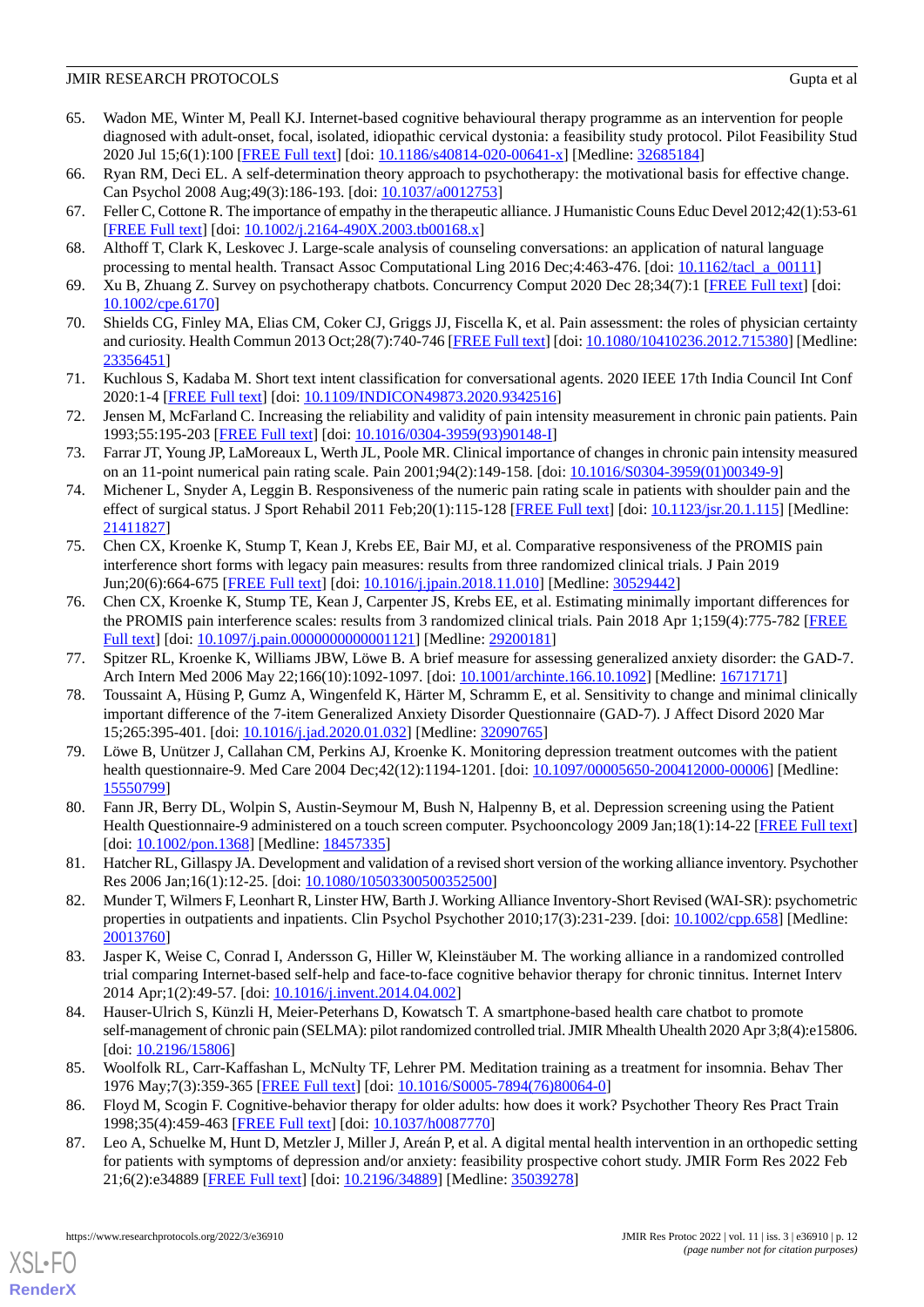- <span id="page-12-0"></span>88. Kohrt BA, Griffith JL, Patel V. Chronic pain and mental health: integrated solutions for global problems. Pain 2018 Sep;159 Suppl 1(1):S85-S90 [\[FREE Full text](http://europepmc.org/abstract/MED/30113952)] [doi: [10.1097/j.pain.0000000000001296](http://dx.doi.org/10.1097/j.pain.0000000000001296)] [Medline: [30113952\]](http://www.ncbi.nlm.nih.gov/entrez/query.fcgi?cmd=Retrieve&db=PubMed&list_uids=30113952&dopt=Abstract)
- <span id="page-12-1"></span>89. Upshur CC, Bacigalupe G, Luckmann R. "They don't want anything to do with you": patient views of primary care management of chronic pain. Pain Med 2010 Dec 01;11(12):1791-1798 [\[FREE Full text\]](http://paperpile.com/b/lFnvVd/bQSF) [doi: [10.1111/j.1526-4637.2010.00960.x\]](http://dx.doi.org/10.1111/j.1526-4637.2010.00960.x) [Medline: [21029353\]](http://www.ncbi.nlm.nih.gov/entrez/query.fcgi?cmd=Retrieve&db=PubMed&list_uids=21029353&dopt=Abstract)
- <span id="page-12-2"></span>90. Palermo TM, de la Vega R, Murray C, Law E, Zhou C. A digital health psychological intervention (WebMAP Mobile) for children and adolescents with chronic pain: results of a hybrid effectiveness-implementation stepped-wedge cluster randomized trial. Pain 2020 Dec 10;161(12):2763-2774 [\[FREE Full text\]](http://europepmc.org/abstract/MED/32658147) [doi: [10.1097/j.pain.0000000000001994\]](http://dx.doi.org/10.1097/j.pain.0000000000001994) [Medline: [32658147](http://www.ncbi.nlm.nih.gov/entrez/query.fcgi?cmd=Retrieve&db=PubMed&list_uids=32658147&dopt=Abstract)]
- <span id="page-12-4"></span><span id="page-12-3"></span>91. Greenberg J, Popok PJ, Lin A, Kulich RJ, James P, Macklin EA, et al. A mind-body physical activity program for chronic pain with or without a digital monitoring device: proof-of-concept feasibility randomized controlled trial. JMIR Form Res 2020 Jun 08;4(6):e18703 [[FREE Full text](https://formative.jmir.org/2020/6/e18703/)] [doi: [10.2196/18703\]](http://dx.doi.org/10.2196/18703) [Medline: [32348281\]](http://www.ncbi.nlm.nih.gov/entrez/query.fcgi?cmd=Retrieve&db=PubMed&list_uids=32348281&dopt=Abstract)
- <span id="page-12-5"></span>92. Rockett M. Diagnosis, mechanisms and treatment of complex regional pain syndrome. Curr Opin Anaesthesiol 2014 Oct;27(5):494-500 [\[FREE Full text\]](https://www.vive.com/us/) [doi: [10.1097/ACO.0000000000000114\]](http://dx.doi.org/10.1097/ACO.0000000000000114) [Medline: [25111604](http://www.ncbi.nlm.nih.gov/entrez/query.fcgi?cmd=Retrieve&db=PubMed&list_uids=25111604&dopt=Abstract)]
- <span id="page-12-6"></span>93. Malik T, Ambrose A, Sinha C. User feedback analysis of an AI-enabled CBT mental health application (Wysa). JMIR Hum Factors 2022 Mar 06:1 [[FREE Full text](https://doi.org/10.2196/35668)] [doi: [10.2196/35668\]](http://dx.doi.org/10.2196/35668) [Medline: [35249886](http://www.ncbi.nlm.nih.gov/entrez/query.fcgi?cmd=Retrieve&db=PubMed&list_uids=35249886&dopt=Abstract)]
- <span id="page-12-7"></span>94. Kinney M, Seider J, Beaty AF, Coughlin K, Dyal M, Clewley D. The impact of therapeutic alliance in physical therapy for chronic musculoskeletal pain: a systematic review of the literature. Physiother Theory Pract 2020 Aug 28;36(8):886-898. [doi: [10.1080/09593985.2018.1516015](http://dx.doi.org/10.1080/09593985.2018.1516015)] [Medline: [30265840\]](http://www.ncbi.nlm.nih.gov/entrez/query.fcgi?cmd=Retrieve&db=PubMed&list_uids=30265840&dopt=Abstract)
- <span id="page-12-8"></span>95. Ferreira P, Ferreira M, Maher C, Refshauge K, Latimer J, Adams R. The therapeutic alliance between clinicians and patients predicts outcome in chronic low back pain. Phys Ther 2013 Apr;93(4):470-478 [\[FREE Full text\]](http://paperpile.com/b/lFnvVd/wzd4) [doi: [10.2522/ptj.20120137](http://dx.doi.org/10.2522/ptj.20120137)] [Medline: [23139428](http://www.ncbi.nlm.nih.gov/entrez/query.fcgi?cmd=Retrieve&db=PubMed&list_uids=23139428&dopt=Abstract)]
- <span id="page-12-9"></span>96. Fuentes J, Armijo-Olivo S, Funabashi M, Miciak M, Dick B, Warren S, et al. Enhanced therapeutic alliance modulates pain intensity and muscle pain sensitivity in patients with chronic low back pain: an experimental controlled study. Phys Ther 2014 Apr;94(4):477-489 [[FREE Full text](http://paperpile.com/b/lFnvVd/waR1)] [doi: [10.2522/ptj.20130118\]](http://dx.doi.org/10.2522/ptj.20130118) [Medline: [24309616\]](http://www.ncbi.nlm.nih.gov/entrez/query.fcgi?cmd=Retrieve&db=PubMed&list_uids=24309616&dopt=Abstract)
- 97. Rubinelli S, Schulz PJ, Vago F. Designing and evaluating online communities for promoting self-management of chronic low back pain. Int J Web Based Commun 2008;4(1):80 [[FREE Full text](http://paperpile.com/b/lFnvVd/jNJe)] [doi: [10.1504/IJWBC.2008.016492\]](http://dx.doi.org/10.1504/IJWBC.2008.016492)

# **Abbreviations**

**AI:** artificial intelligence **AI-CBT:** artificial intelligence–supported cognitive behavioral therapy **CBT:** cognitive behavioral therapy **GAD-7:** Generalized Anxiety Disorder, 7-item **NPRS:** numerical pain rating scale **PHQ-9:** Patient Health Questionnaire, 9-item **PROMIS PI:** Patient-Reported Outcomes Measurement Information System–Pain Inference short form 6b **SELMA:** Smartphone-Based Health Care Chatbot to Promote Self-Management of Chronic Pain **WAI-SR:** Working Alliance Inventory–Short Revised

*Edited by T Leung; submitted 29.01.22; peer-reviewed by S Hoermann, H Tanaka; comments to author 21.02.22; revised version received 07.03.22; accepted 21.03.22; published 31.03.22*

#### *Please cite as:*

*Gupta M, Malik T, Sinha C Delivery of a Mental Health Intervention for Chronic Pain Through an Artificial Intelligence–Enabled App (Wysa): Protocol for a Prospective Pilot Study JMIR Res Protoc 2022;11(3):e36910 URL: <https://www.researchprotocols.org/2022/3/e36910> doi: [10.2196/36910](http://dx.doi.org/10.2196/36910) PMID: [35314423](http://www.ncbi.nlm.nih.gov/entrez/query.fcgi?cmd=Retrieve&db=PubMed&list_uids=35314423&dopt=Abstract)*

©Megha Gupta, Tanya Malik, Chaitali Sinha. Originally published in JMIR Research Protocols (https://www.researchprotocols.org), 31.03.2022. This is an open-access article distributed under the terms of the Creative Commons Attribution License (https://creativecommons.org/licenses/by/4.0/), which permits unrestricted use, distribution, and reproduction in any medium, provided the original work, first published in JMIR Research Protocols, is properly cited. The complete bibliographic information,